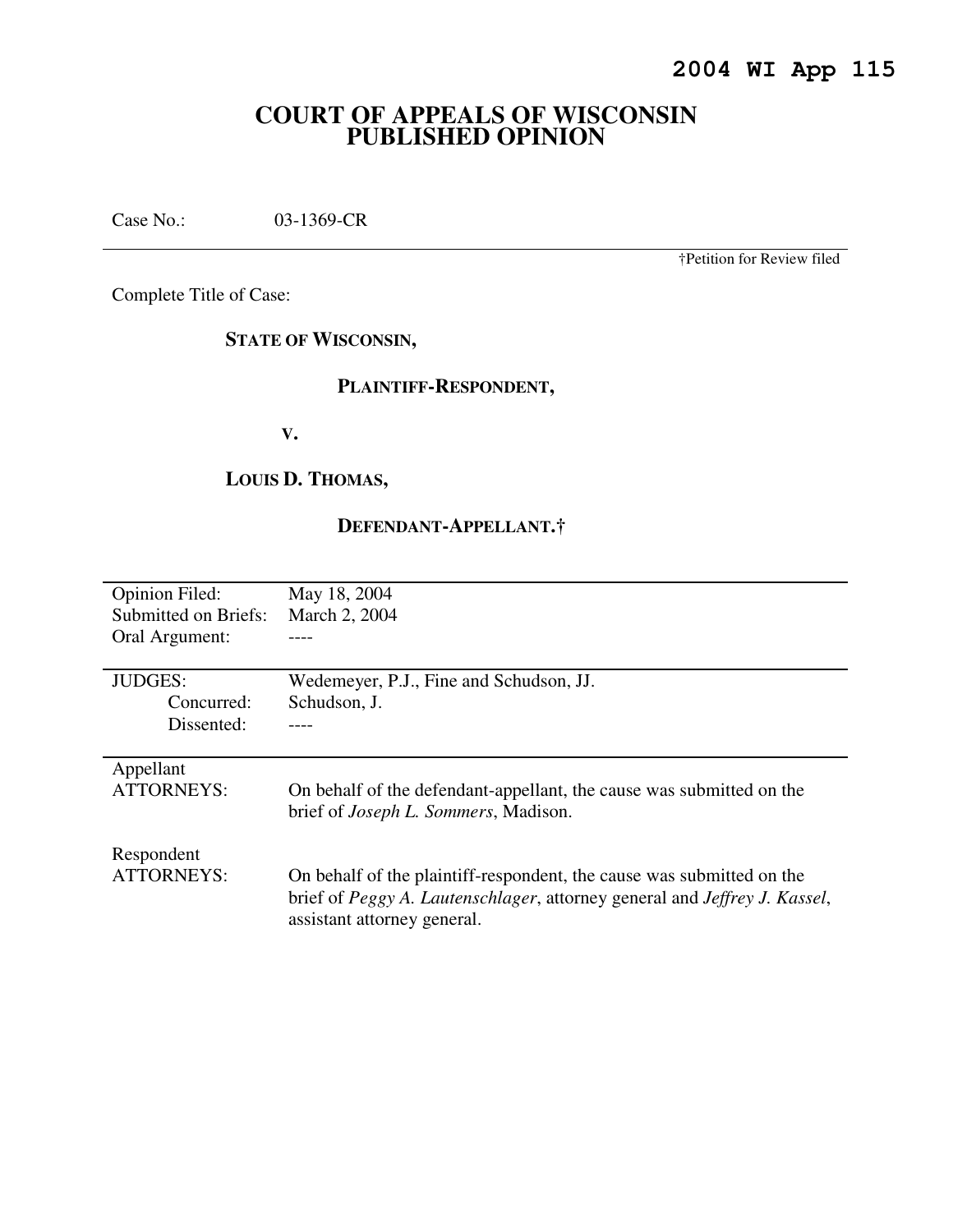## **2004 WI App 115**

## **COURT OF APPEALS DECISION DATED AND FILED**

### **May 18, 2004**

**Cornelia G. Clark Clerk of Court of Appeals**

### **NOTICE**

 **This opinion is subject to further editing. If published, the official version will appear in the bound volume of the Official Reports.** 

**A party may file with the Supreme Court a petition to review an adverse decision by the Court of Appeals.** *See* **WIS. STAT. § 808.10 and RULE 809.62.** 

# **Appeal No. 03-1369-CR Cir. Ct. No. 01CF006130 STATE OF WISCONSIN IN COURT OF APPEALS**

**STATE OF WISCONSIN,** 

 **PLAINTIFF-RESPONDENT,** 

**V.** 

**LOUIS D. THOMAS,** 

 **DEFENDANT-APPELLANT.** 

 APPEAL from a judgment of the circuit court for Milwaukee County: WILLIAM SOSNAY, Judge. *Affirmed*.

Before Wedemeyer, P.J., Fine and Schudson, JJ.

¶1 WEDEMEYER, P.J. Louis D. Thomas appeals from a judgment of conviction entered after a jury found him guilty of felon in possession of a gun, but not guilty of carrying a concealed weapon. He claims: (1) article I, section 25 of the Wisconsin Constitution effectively repealed WIS. STAT. § 941.29 (2001-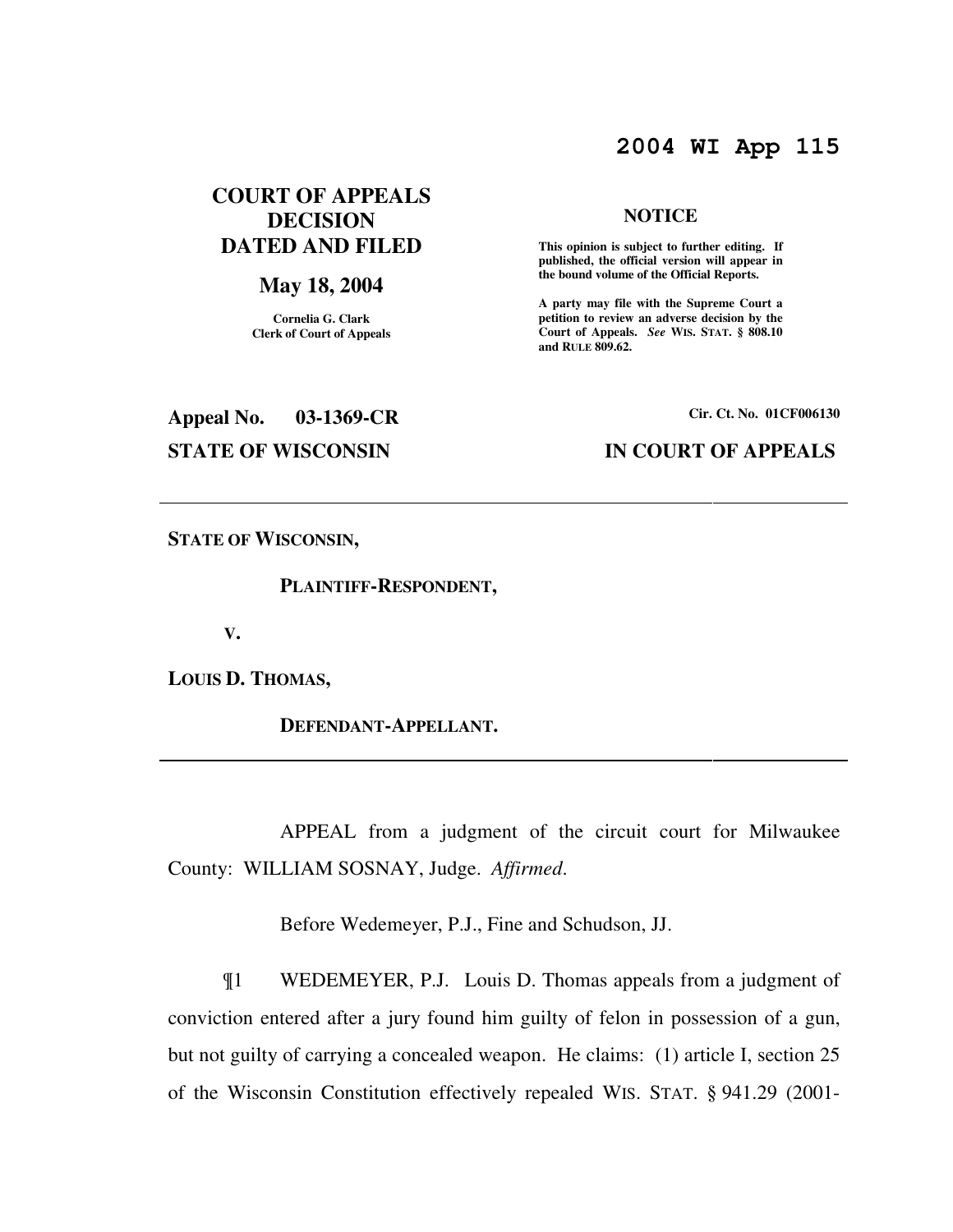02);<sup>1</sup> (2) section 941.29 is unconstitutionally vague, overbroad, and violates the equal protection clause of the United States and Wisconsin Constitutions; and (3) he is entitled to a new trial in the interest of justice because the verdicts were inconsistent. Because there was no constitutional infirmity in the presentation of this case and because there is no entitlement to a new trial in the interest of justice, we affirm.

### I. BACKGROUND

¶2 On November 19, 2001, at approximately 9:25 p.m., Police Officer Ryan Heidemann, while on patrol in an unmarked squad car, received a "shots fired" dispatch to North 8th Street and West Concordia Avenue in Milwaukee, Wisconsin. The dispatcher informed him that a brown four-door vehicle was involved in the reported incident and that its occupants might be armed. While en route to the scene, he observed a brown wood-grained station wagon with two occupants and he began to follow the vehicle. The station wagon pulled over to the curb at approximately 831 West Ring Street. Heidemann stopped his squad car approximately two car lengths behind the station wagon. The station wagon's driver immediately exited the vehicle and walked away. Heidemann turned on his squad car's bright lights and activated the squad's spotlight. He also called for backup.

¶3 In short order, the passenger, later identified as Thomas, exited on the passenger side of the station wagon. While still seated in the squad car, Heidemann observed Thomas walk towards the back of the station wagon on the curb side, reach into the front waistband of his pants, and pull out a black

<sup>&</sup>lt;sup>1</sup> All references to the Wisconsin Statutes are to the 2001-02 version unless otherwise noted.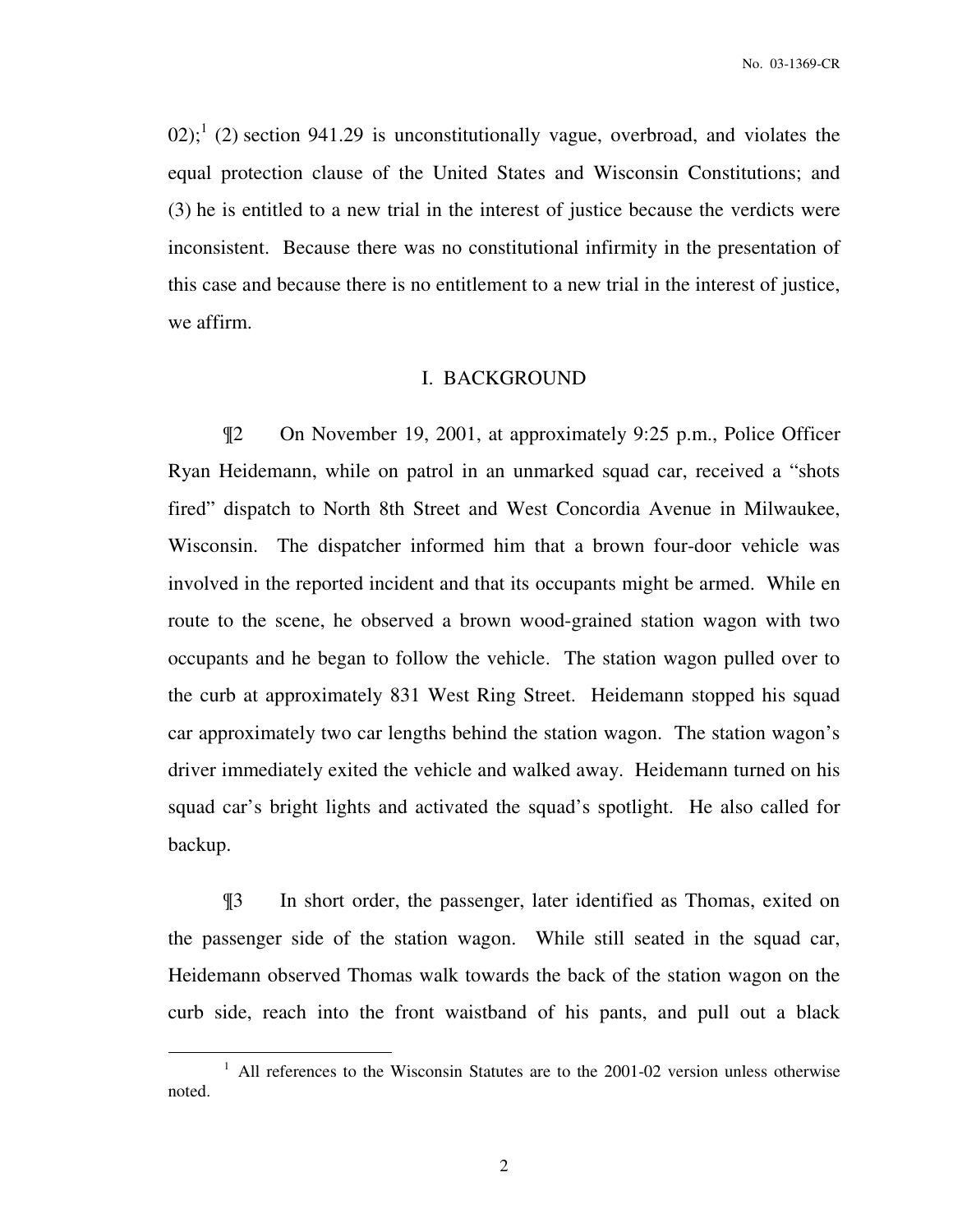handgun. Heidemann exited the squad with his service gun drawn. He observed Thomas throw the handgun under the station wagon. Thomas was arrested and charged with being a felon in possession of a gun and carrying a concealed weapon. Thomas stipulated that he had previously been convicted of fleeing, which is a felony. After a jury trial, Thomas was convicted of the former charge, but acquitted of the latter charge. Before sentencing, Thomas filed a series of motions challenging the constitutionality of WIS. STAT. § 941.29. The trial court denied all of his motions. Thomas now appeals.

### II. ANALYSIS

¶4 Thomas raises several claims of error: (1) the felon-in-possession statute, WIS. STAT. § 941.29, is unconstitutional under Wisconsin's right-to-beararms amendment, WIS. CONST. art. I,  $\S 25$ ; (2) the statute is unconstitutionally vague and overbroad; (3) the statute violates the equal protection clause; and (4) he is entitled to a new trial because the verdicts convicting him of felon-inpossession of a firearm and acquitting him of the carrying a concealed weapon count are inconsistent. For reasons that follow, we reject each of his claims of error.

### A. CONSTITUTIONALITY OF THE STATUTE

¶5 WISCONSIN STAT. § 941.29(1)(a) and (2) became effective on March 31, 1982. $^2$  In 1998, the Wisconsin Constitution was amended to provide

**Possession of a firearm. (1)** A person is subject to the requirements and penalties of this section if he or she has been:

(a)Convicted of a felony in this state.

<sup>&</sup>lt;sup>2</sup> On November 19, 2001, the date of Thomas's offense, WIS. STAT.  $\S$  941.29, in pertinent part, read: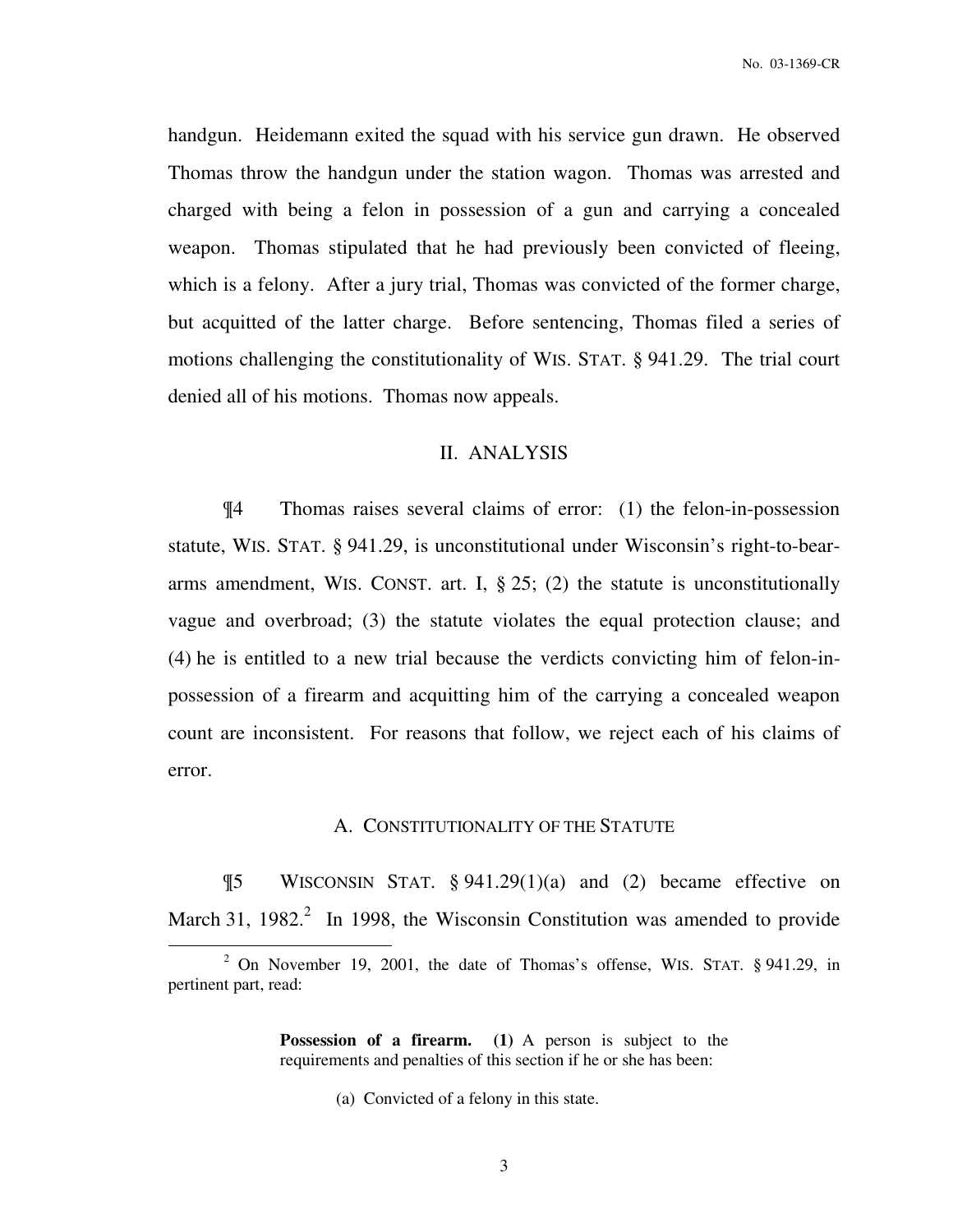that, "[t]he people have the right to keep and bear arms for security, defense, hunting, recreation or any other lawful purpose." WIS. CONST. art. I, § 25.

¶6 Thomas contends legislative history clearly demonstrates that with the passage of this constitutional amendment, WIS. STAT. § 941.29 has been knowingly and effectively repealed. Legislative history, however, demonstrates his conclusion is fatally flawed.

¶7 Thomas asserts that article I, section 25: "establishes a broad and fundamental right to bear arms, including firearms. The lawful purposes expressly delineated in this amendment include security, defense, hunting, recreation and other lawful purposes." He then argues that "[t]here is nothing in the amendment that indicates that any of those enumerated purposes are [sic] reserved for nonfelons only …." He continues, "the constitutional right, as written, is altogether unqualified by any language preserving preexisting legislation." Thus, he concludes, "were Art. I, Sec. 25 … meant to have preserved preexisting

….

**<sup>(2)</sup>** A person specified in sub. (1) is guilty of a Class E felony if he or she possesses a firearm under any of the following circumstances:

<sup>(</sup>a) The person possesses a firearm subsequent to the conviction for the felony .…

The statute was amended by 2001 Wis. Act 109 to reclassify the offense as a Class G felony.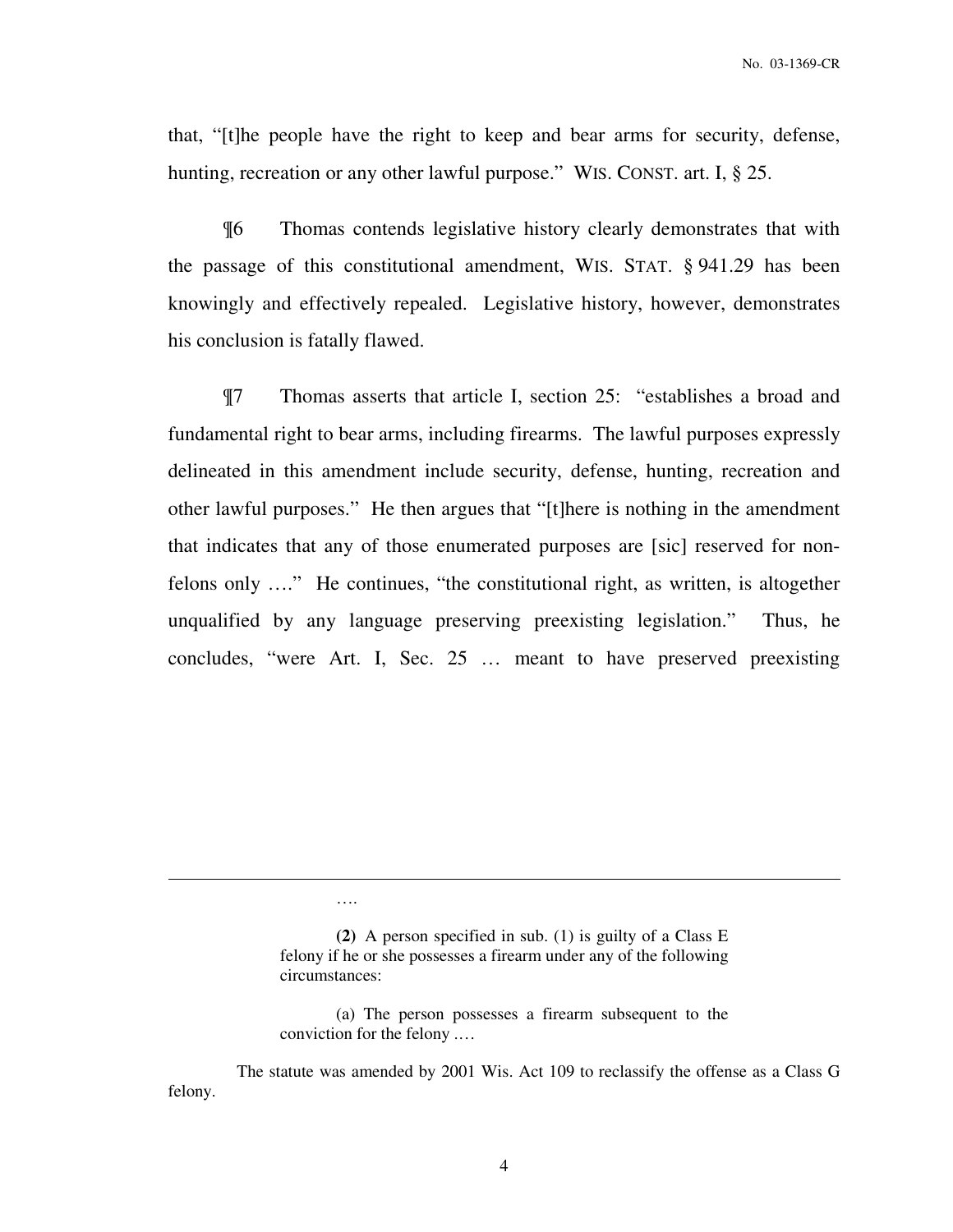restrictions against possession of a firearm by a felon, the legislature would have so drafted it."<sup>3</sup>

¶8 There are three reasons to reject Thomas's interpretation of article I, section 25. The first is based upon Thomas's inaccurate historical methodology. Thomas bases his unrestricted reading of article I, section 25 on the presumption that the following language appeared in a draft version of the constitutional amendment:

> Every *individual*, except an individual restricted in accordance with *state and federal law*, has the right to keep and bear arms for any lawful purpose including for security or defense, for hunting for recreation use, except that the manner of bearing arms may be regulated in accordance with state law.

(Underlining in original; emphasis added.) Thomas claims that this was the original text of the Bear Arms Amendment as introduced on September 1, 1995, as Assembly Joint Resolution 53 (AJR 53). Unfortunately for the persuasive weight of Thomas's argument, his source―Christopher R. Mcfadden, *The Wisconsin Bear Arms Amendment and the Case Against an Absolute Prohibition on Carrying Concealed Weapons,* 19 N. ILL. U. L. REV. 709, 716 (1999)―misquoted AJR 53. The phrase "state law" never appeared in any version of AJR 53. Thus, Thomas's argument that the later deletion of the phrase "state law" demonstrated the legislative intent to repeal state law restrictions is incorrect.

 $3$  He marshals support for this contention by referring to three examples: (1) article XIV, section 13 of the Wisconsin Constitution, which restricts the continuation of common law by the language, "until altered or suspended by the legislature"; (2) the restrictions placed on granting victims' rights under article I, section 9m of the Wisconsin Constitution by the language, "[n]othing in this section, or in any statute enacted pursuant to this section, shall limit any rights of the accused which may be provided by law"; and (3) the constitutional proscription of article I, section 18 of the Wisconsin Constitution against the expenditures of monies in violation of the doctrine of separation of church and state is limited to allow for the public transportation to parochial schools and the use of public buildings by religious or charitable organizations.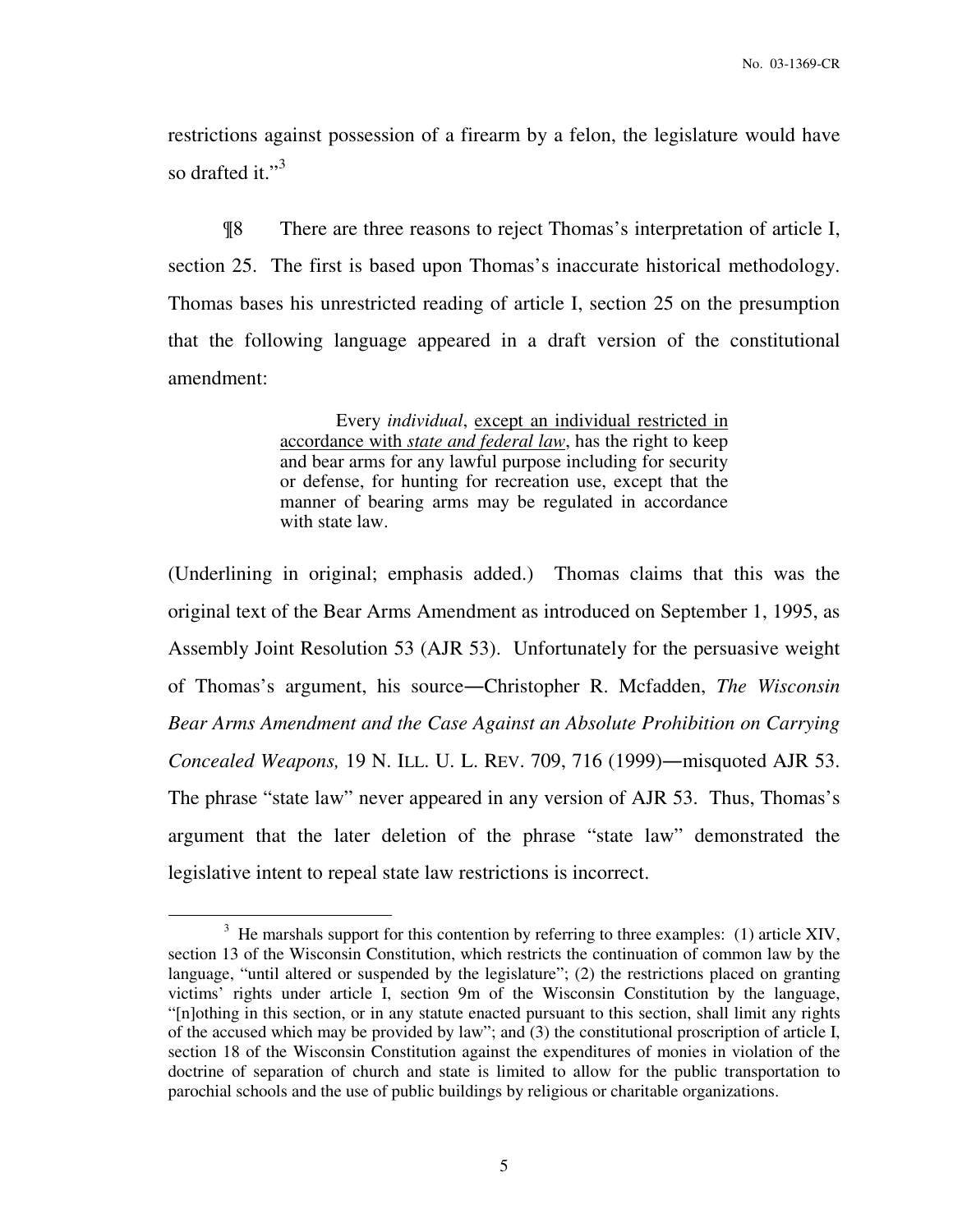¶9 Second, on November 29, 1995, the Assembly Committee on Elections and Constitutional Law amended the proposed constitutional amendment to delete reference to "Federal Law." At that stage in the legislative process the proposed constitutional amendment read, "Every individual has the right to keep and bear arms for any lawful purposes including for security or defense, for hunting and for recreational use." The purpose of deleting the federal exception was to prevent the implied interpretation that "the only valid restrictions on the possession [of] firearms in Wisconsin would be those restrictions imposed by federal law." Amendments to AJR 53. As urged by Representative Scott Jensen, the language should be deleted because "Wisconsin should not surrender its authority to regulate firearms to the federal government." Wisconsin Legislative Council Staff Memorandum, Explanation of 1997 Assembly Joint Resolution 11, Relating to the Right to Keep and Bear Arms (Second Consideration) 3 (Jan. 22, 1997) ("1997 Legislative Council memo"). This deletion and explanation therefore suggest that the legislature did not intend to repeal WIS. STAT. § 941.29 when passing the constitutional amendment.

¶10 Third, when AJR 53 was originally introduced, it set forth, "*Every individual*, except an individual restricted in accordance with federal law, has the right to keep and bear arms …." A second amendment to the wording of the proposed amendment substituted, "*The people*" for "*Every individual*":

> … Assembly Substitute Amendment 1 substituted the phrase "The people" for the phrase "Every individual" in order to avoid a possible construction of the constitutional amendment that would preclude the Legislature, in the exercise of its inherent police *power to enact laws that limit or infringe upon the right to keep and bear arms, from restricting the possession and use of arms by certain individuals (e.g., convicted felons) in the interest of protecting the health, safety or welfare of the public.*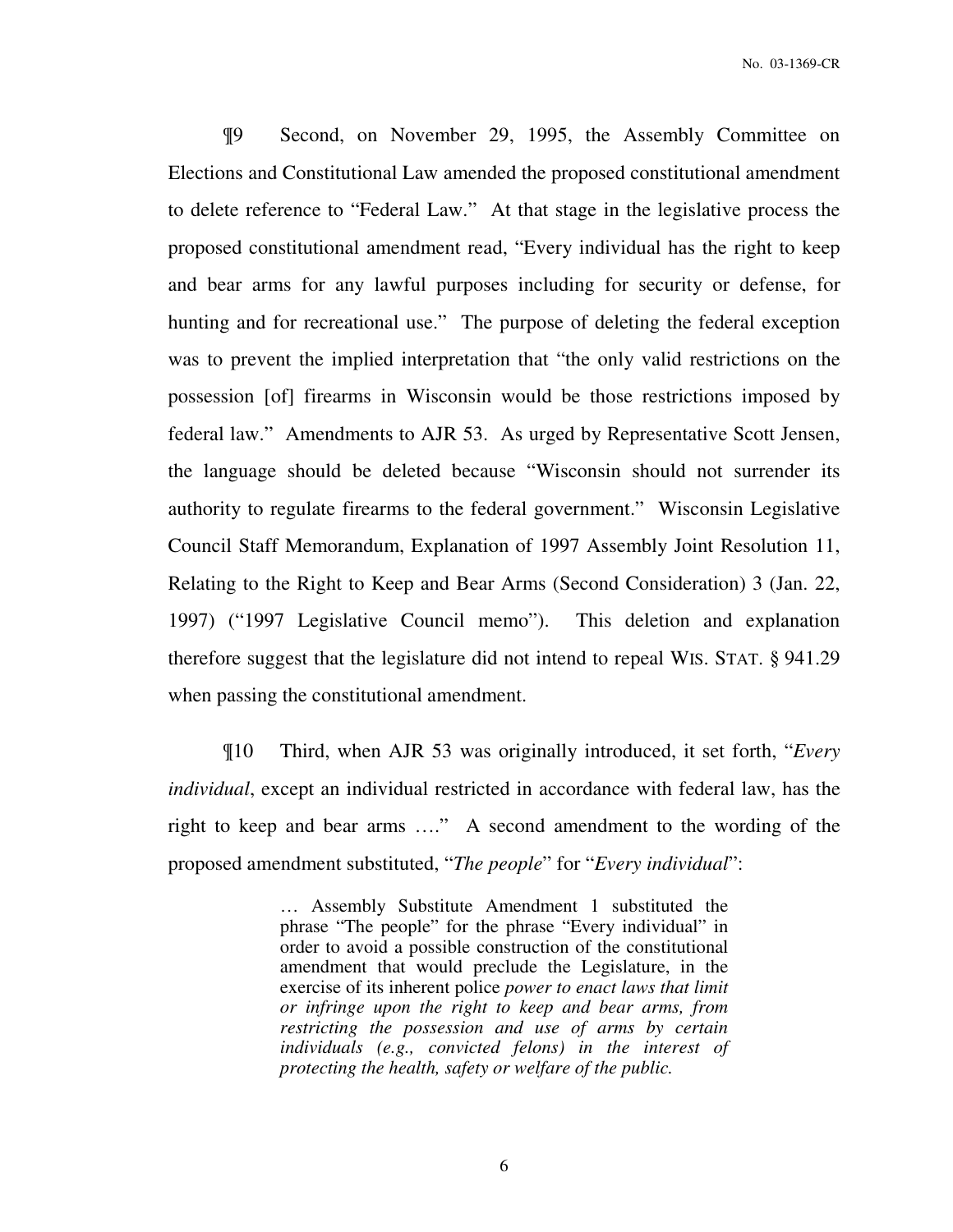*See* 1997 Legislative Council memo at 2 (emphasis added).

¶11 In addition, the very law review article Thomas cites summarized the position of the amendment's proposers:

> Taken as a whole, the statements of [Representative Scott] Jensen, [Senator David] Zien, and others solely assured citizens that the Bear Arms amendment would not affect two types of statewide restrictions: (1) the state's 48-hour waiting period to obtain firearms; and (2) its prohibition against gun ownership and possession by convicted felons.

McFadden, 19 N. ILL. U. L. REV. at 729.

¶12 Contrary to Thomas's assertions, the legislative history of the amendment clearly demonstrates that the intent of the sponsors of the amendment was to preserve the legislature's authority to restrict the possession of firearms by felons. Thus, this claim of error fails. $4$ 

B. UNCONSTITUTIONALLY VAGUE AND OVERBROAD

¶13 Second, Thomas contends that the felon-in-possession statute is unconstitutionally vague and overbroad. We shall examine each claim in turn.

1. Vagueness

 $\overline{a}$ 

¶14 The underlying basis for a vagueness challenge to a statute is the procedural due process requirement of fair notice. *State v. Ehlenfeldt*, 94 Wis. 2d 347, 355, 288 N.W.2d 786 (1980). A statute is unconstitutionally vague if it either fails to afford proper notice of the prohibited conduct or fails to provide an

<sup>&</sup>lt;sup>4</sup> We note that Thomas did not reply to the State's presentation of the legislative history of article I, section 25 preserving the legislature's authority to restrict the possession of firearms by felons. *See Charolais Breeding Ranches, Ltd. v. FPC Sec.*, 90 Wis. 2d 97, 109, 279 N.W.2d 493 (Ct. App. 1979) (analysis not refuted is deemed conceded).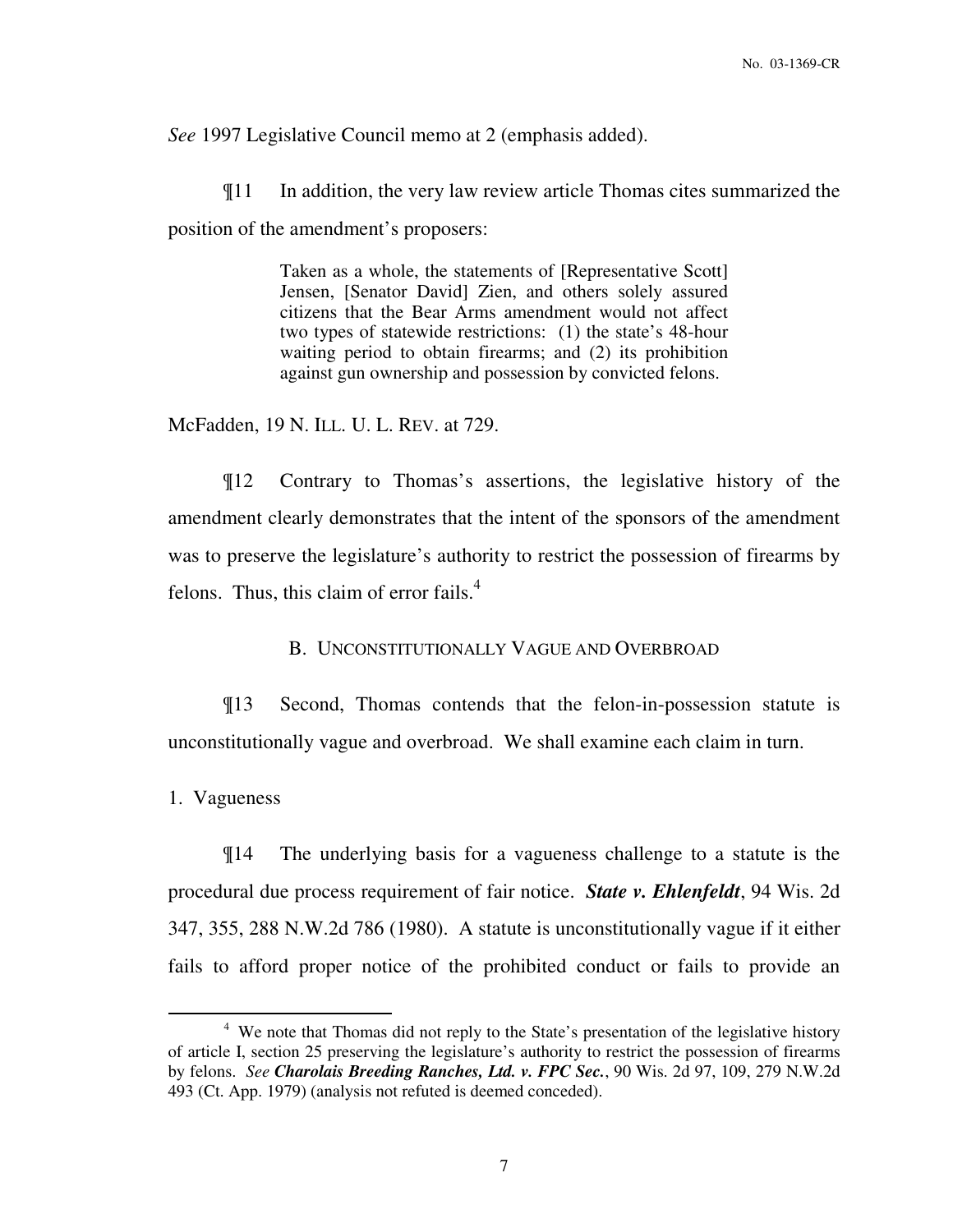objective standard for enforcement. *State v. Smith*, 215 Wis. 2d 84, 91, 572 N.W.2d 496 (Ct. App. 1997). "In order to give proper notice, a criminal statute must sufficiently warn people who wish to obey the law that their conduct comes near the proscribed area." *State v. Hahn*, 221 Wis. 2d 670, 677, 586 N.W.2d 5 (Ct. App. 1998). We will not declare a statute to be unconstitutional on vagueness grounds "'if any reasonable and practical construction can be given its language or if its terms may be made reasonably certain by reference to other definable sources.'" *State v. Lo*, 228 Wis. 2d 531, 536, 599 N.W.2d 659 (Ct. App. 1999) (citation omitted).

¶15 The basis for Thomas's vagueness challenge is two-pronged. First, he claims that the continued existence of WIS. STAT. § 941.29 after the ratification of article I, section 25, fails to provide a fair or reasonable notice "of the kind of activity that is prohibited in the fact of fundamental law, stating in unequivocal and unqualified terms otherwise." Second, he asserts that the "citizenry themselves voted for a broad unqualified right to keep and bear arms." Thus, he reasons, "[o]ne would logically assume from the amendment, that as long as a felon was bearing the firearm for a lawful purpose, that he or she was within his or her legal rights." This argument fails for two reasons.

¶16 First, the right to bear arms is a qualified right, subject to reasonable restrictions under the state's police power. *See United States v. Emerson*, 270 F.3d 203, 261 (5th Cir. 2001). Second, because there is no basis to assume that the right is "unqualified," there is likewise no basis for a felon to assume that as long as he or she is bearing a firearm for a lawful purpose, he or she is within his or her lawful right to bear the firearm.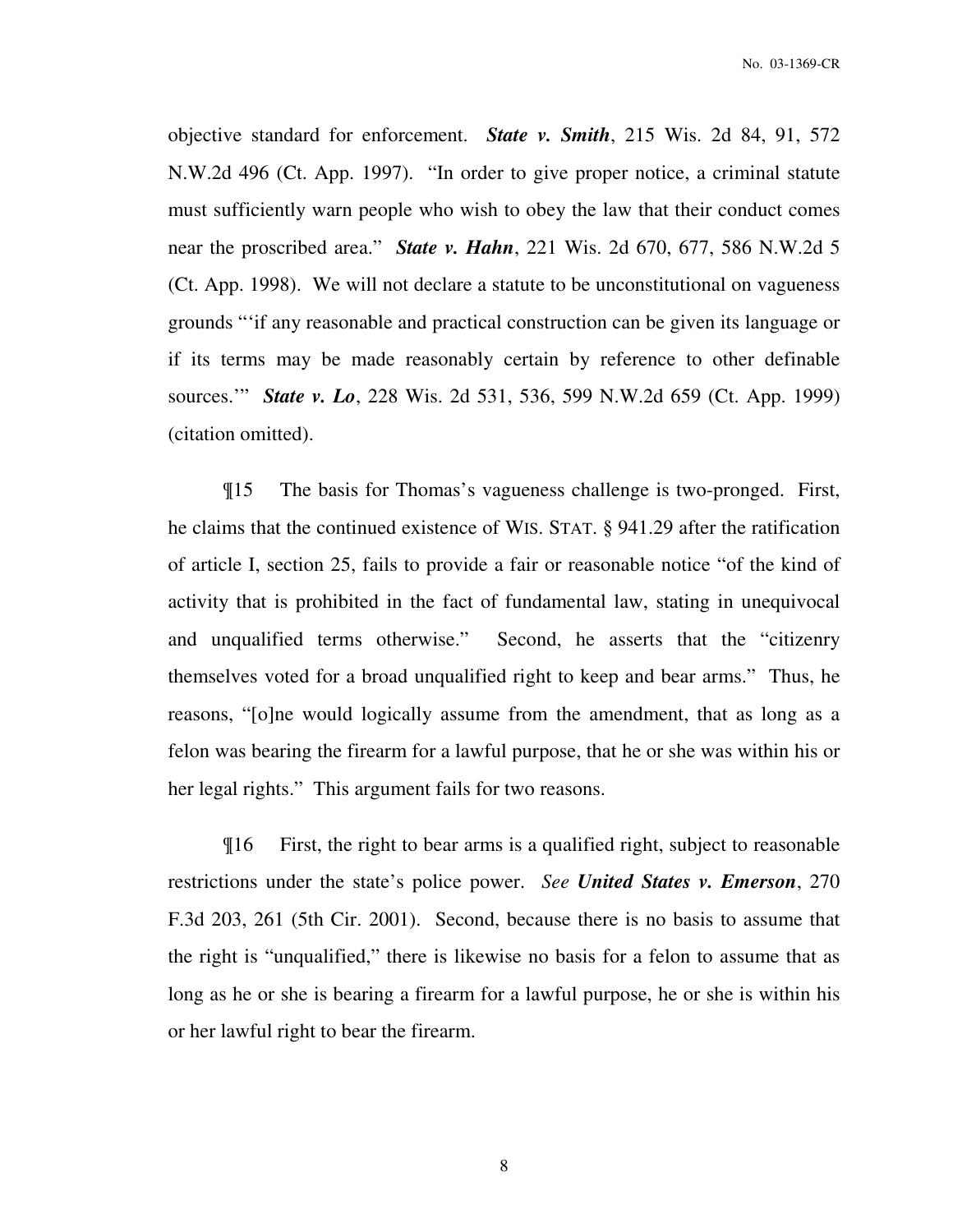¶17 Next, Thomas argues that the felon-in-possession statute fails to provide sufficient enforcement standards. To prove his point, he presents two hypothetical examples of felons bearing a firearm. The first example is that of an uninformed well-intended out-of-state hunter who, seeking to provide food for his family, is not arrested by local sympathetic law enforcement authorities. The second example is that of an inner-city youth, familiar with the amendment, carrying an automatic revolver for protection in a gun-troubled neighborhood who is prosecuted.

¶18 Here again, logic cannot sustain the claim. From the argument's presentation, we are unable to ascertain the nature of the hypothesis. If the hypothesis is unsupported, the conditional argument fails. In the instance of enforcement of the statute in a rural community versus an impacted urban community and the interplay of executive law enforcement discretion, only speculation can provide grounds for argument―hardly a basis to conclude that enforcement standards are insufficient. Doubtless, the statute unequivocally prohibits both the out-of-state visitor and the inner-city youth who have been convicted of a felony from possessing a firearm. To that there can be no gainsay. The standard is clear and sufficient.

### 2. Overbreadth

¶19 Thomas contends that the felon-in-possession statute is overbroad because "it [sweeps within] its ambit instances of the constitutionally secured right to bear arms for security, defense, hunting, recreation and other lawful purposes which has [sic] been accorded non-felons and felons alike by its unqualified language."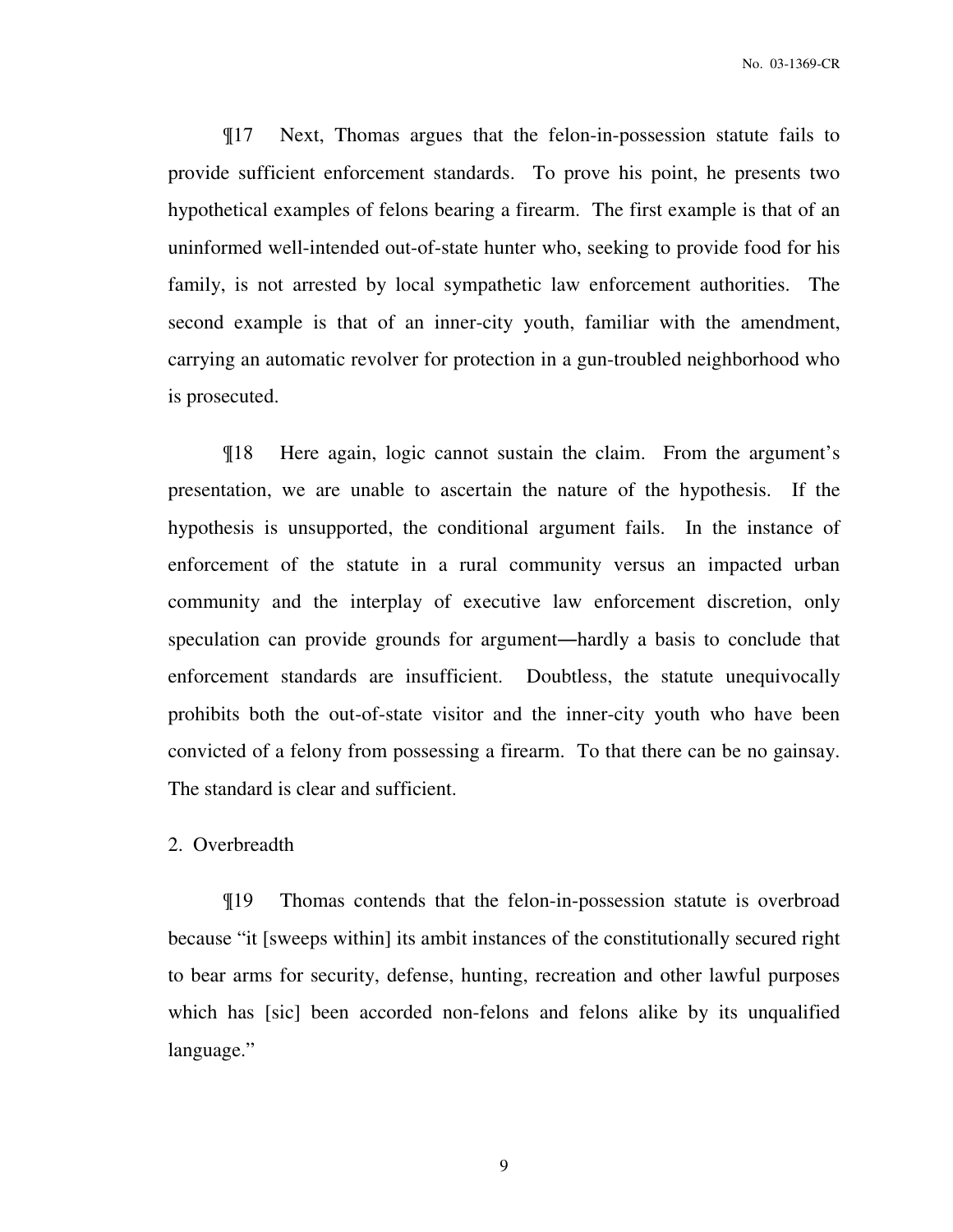¶20 Although article I, section 25 creates a fundamental right, such a right is not absolute, but subject to reasonable restriction. *State v. Cole*, 2003 WI 112, ¶26, 264 Wis. 2d 520, 665 N.W.2d 328. As recognized long ago in *Zillmer v. Kreutzberg*, 114 Wis. 530, 536-37, 90 N.W. 1098 (1902):

> The very existence of government renders imperative a power to restrain the individual to some extent. This is called the "police power," …. It may be described, though not defined, as the power of the government to regulate conduct and property of some for safety and property of all.

¶21 In the proper constitutional setting, this conditional doctrine is still fundamentally sound. The issue then is whether the restriction placed upon felons prohibiting them from possessing firearms is a reasonable exercise of the State's inherent police power.

¶22 "A statute is … overbroad when its language, given its normal meaning, is so sweeping that its sanctions may be applied to conduct which the state is not permitted to regulate." *City of Milwaukee v. Wilson*, 96 Wis. 2d 11, 19, 291 N.W.2d 452 (1980) (footnote omitted). However, as recognized under the police power doctrine, the State does possess a fair measure of regulatory authority tempered by the rule of reasonableness.

¶23 To support his argument of overbreadth, Thomas again returns to the proposition that the right to bear a firearm for the purposes of security, defense, hunting, recreation and other lawful purposes is unrestricted and unqualified. As we have already concluded, the legislative history belies any basis for this claim. This history conclusively demonstrates that the right to bear firearms was conditioned and qualified. Although not expressly stated in any of the documents depicting the legislative history of WIS. STAT. § 941.29, the legislature determined as a matter of public safety that it was desirable to keep weapons out of the hands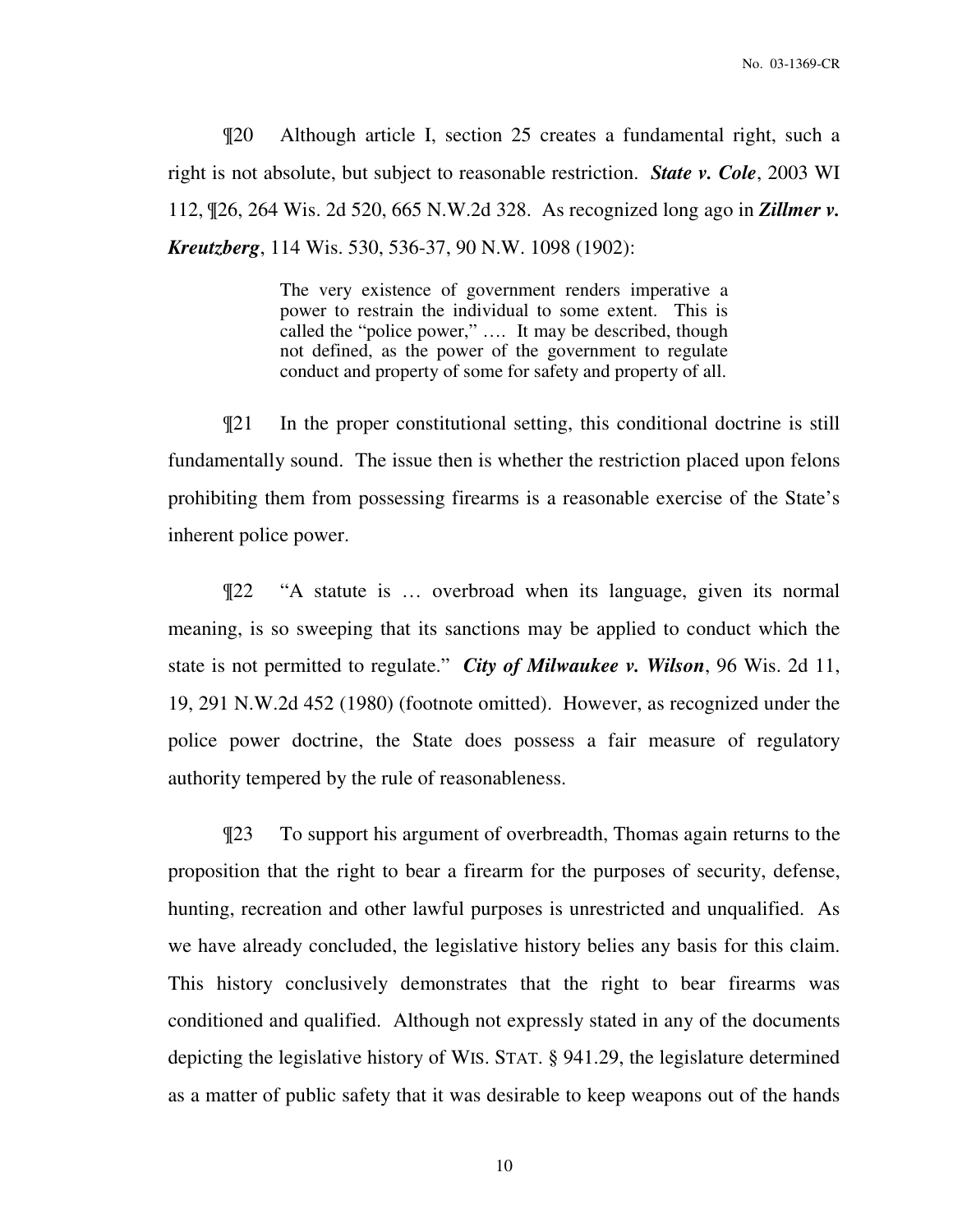of individuals who had committed felonies. "The restriction on a convicted felon's ability to possess firearms comes about incident to firearm regulation out of concerns of public safety." *State v. Thiel*, 188 Wis. 2d 695, 707-08, 524 N.W.2d 641 (1994). From this rationale, we deem § 941.29 to be a reasonable limitation on the constitutional right to bear arms.<sup>5</sup>

### C. EQUAL PROTECTION

¶24 Thomas next contends that the felon-in-possession statute violates the equal protection clause. We are not convinced. A party who challenges the constitutionality of a statute on equal protection grounds must demonstrate that the statute treats members of a similarly situated class differently. *Castellani v. Bailey*, 218 Wis. 2d 245, 261, 578 N.W.2d 166 (1998). When such a challenge is presented, there exists a strong presumption of constitutionality for legislative enactments. *Id.* Every presumption favoring the validity of the law must be allowed. *Id.* In addition, a party challenging a statute has the burden of proving the law unconstitutional beyond a reasonable doubt. *Id.*

¶25 Prior to engaging in a constitutional analysis, we must first determine the level of judicial scrutiny that the felon-in-possession statute requires. "Equal protection requires strict scrutiny of a legislative classification only when the classification impermissibly interferes with the exercise of a

<sup>&</sup>lt;sup>5</sup> From a non-exhaustive search, we note the following decisions that have found a rational relationship between statutes forbidding the possession of firearms by convicted felons and the legitimate state purpose of protecting the public from misuse of firearms. *People v. Blue*, 544 P.2d 385 (Colo. 1975); *Landers v. State*, 299 S.E.2d 707 (Ga. 1983); *State v. Amos*, 343 So. 2d 166 (La. 1977); *State v. Friel*, 508 A.2d 123 (Me. 1986); *People v. Swint*, 572 N.W.2d 666 (Mich. Ct. App. 1997); *State v. Comeau*, 448 N.W.2d 595 (Neb. 1989); *State v. Smith*, 571 A.2d 279 (N.H. 1990); *State v. Ricehill*, 415 N.W.2d 481 (N.D. 1987); *State v. Hirsch*, 34 P.3d 1209 (Or. Ct. App. 2001); *Wilson v. State*, 44 S.W.3d 602 (Tex. Ct. App. 2001); *State v. Krzeszowski*, 24 P.3d 485 (Wash. Ct. App. 2001) and *Carfield v. State*, 649 P.2d 865 (Wyo. 1982).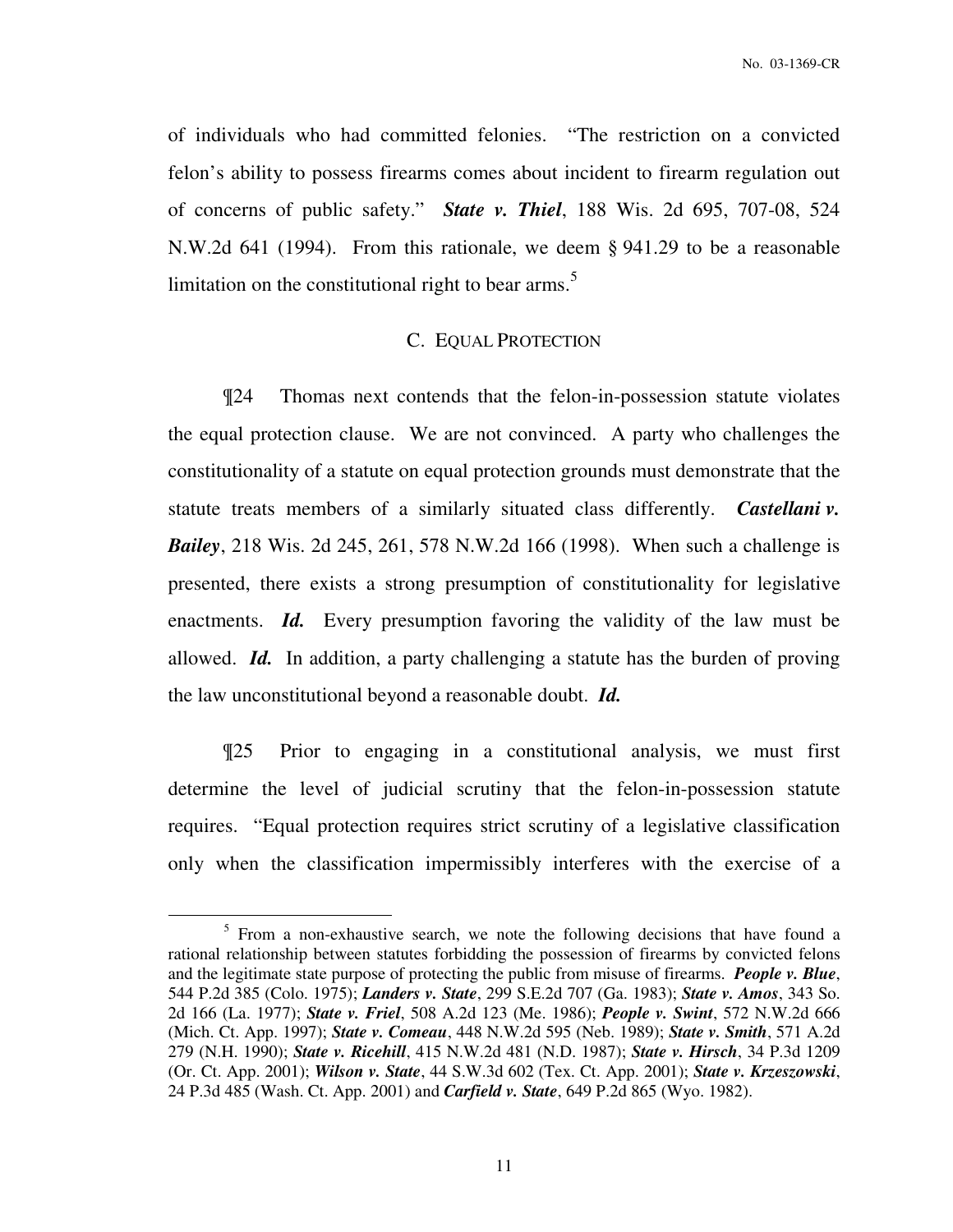fundamental right or operates to the peculiar disadvantage of a suspect class." *State v. Annala*, 168 Wis. 2d 453, 468, 484 N.W.2d 138 (1992). If a suspect class is not involved, the "appropriate analysis is whether the legislative classification rationally furthers a purpose identified by the legislature." *Id.* Under this test, equal protection is violated only if the classification rests upon grounds wholly irrelevant to the achievement of the state's objective. *State v. Martin*, 191 Wis. 2d 646, 656-57, 530 N.W.2d 420 (Ct. App. 1995). The legislature is not required to state the purpose or rationale justifying the classification. As long as there is a plausible explanation for the classification, we will uphold the law. The legislature's underlying assumptions may even be erroneous, but the very fact that they are arguable is sufficient, on a rational-basis review, to "immunize" the legislative choice from constitutional challenge. *Id.* at 658.

¶26 We begin by recognizing that convicted felons are not a suspect class. *United States v. Wicks*, 132 F.3d 383, 389 (7th Cir. 1997). Furthermore, in *Cole*, 264 Wis. 2d 520, 121, although the state constitutional right to bear arms is a fundamental right, our supreme court has ruled that neither strict scrutiny nor intermediate scrutiny is to be applied in challenges to firearms statutes under article I, section 25. Thus, it logically follows that when examining a challenge to a weapons statute; *i.e.*, felon-in-possession under the equal protection clause, the rational basis test ought to be used. $6$ 

¶27 "A legislative classification satisfies the rational basis test if it meets five criteria:"

<sup>&</sup>lt;sup>6</sup> Thomas does not question the use of this level of scrutiny and, in fact, adopts it in his brief.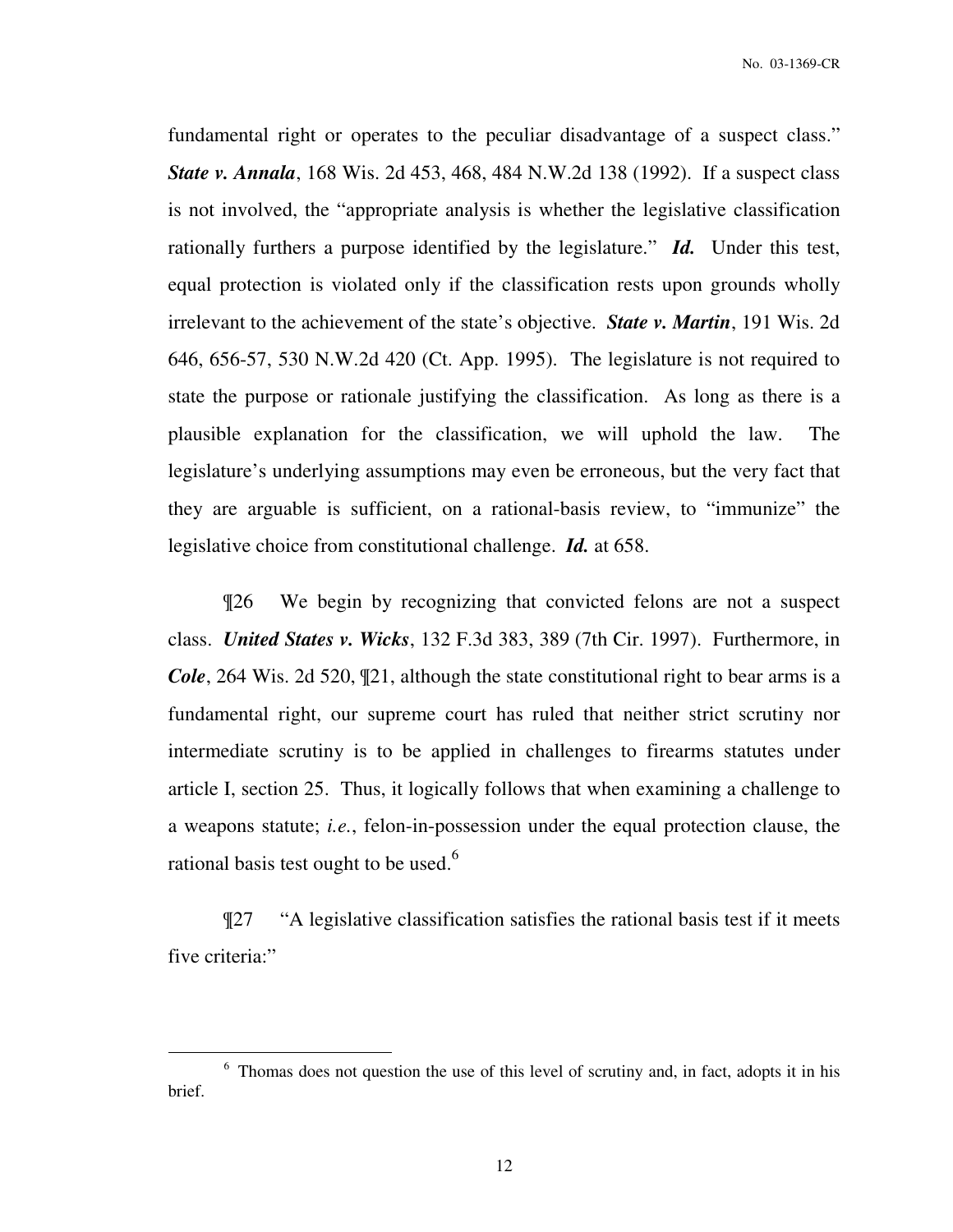(1) All classification[s] must be based upon substantial distinctions which make one class really different from another.

(2) The classification adopted must be germane to the purpose of the law.

(3) The classification must not be based upon existing circumstances only….

(4) To whatever class a law may apply, it must apply equally to each member thereof.

(5) That the characteristics of each class should be so far different from those of other classes as to reasonably suggest at least the propriety, having regard to the public good, of substantially different legislation.

*Aicher v. Wisconsin Patients Comp. Fund*, 2000 WI 98, ¶58, 237 Wis. 2d 99, 613 N.W.2d 849.

¶28 In alleging an equal protection violation, Thomas makes three arguments. He asserts that the classification established in WIS. STAT. § 941.29: (1) does not differentiate between felons and misdemeanants; (2) does not differentiate between felons convicted of violent versus non-violent crimes; and (3) the statute is arbitrary and irrational because it exempts "correctional officers employed before May 1, 1982, who are required to possess a firearm as a condition of employment WIS. STAT. § 941.29(6)." We shall consider each assertion in turn.

¶29 Thomas's first claim is based upon the above-stated criteria (1) and (5) in that the classification established by the statute is not based upon substantial distinctions differentiating felons from misdemeanants. This assertion is left totally undeveloped; thus, we are under no obligation to address it. *State v. Pettit*, 171 Wis. 2d 627, 647, 492 N.W.2d 633 (Ct. App. 1992). Suffice it to say, however, it takes little effort to discern the fundamental difference between being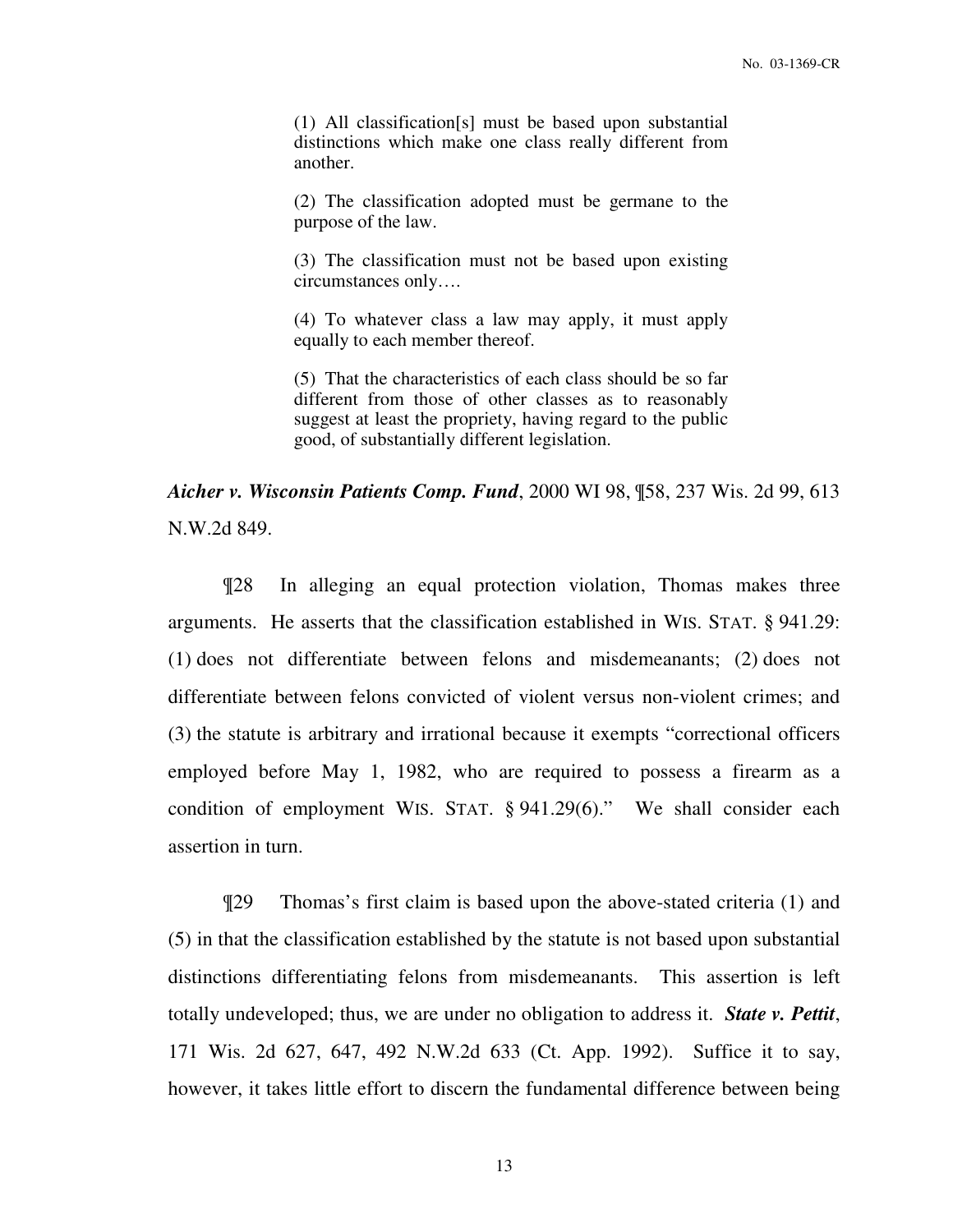No. 03-1369-CR

convicted of a felony and a misdemeanor. A felony is a crime punishable by incarceration in a state prison. WIS. STAT. § 939.60. In Wisconsin, felons are not entitled to vote until their civil rights have been restored by service of the sentence. WIS. CONST. art. III,  $\S 2(4)(a)$ ; WIS. STAT.  $\S 6.03(1)(b)$ . These restrictions do not apply to a misdemeanant. Thus, felons are in a separate, distinct class from other criminals. Because the legislature, in the exercise of its police powers for the purpose of public safety and the general welfare, has determined that the nature and consequences of a felony are of a greater magnitude than that of a misdemeanor, it has provided greater penalties and sanctions for those convicted of felonies. The classification is clear, distinct and substantial.

¶30 Thomas's second claim is based upon a distinction he draws between felons who commit violent offenses versus those whose felonies are nonviolent. He argues that the "status of [a] felon is not necessarily rationally related to a proclivity to violence or endangering safety which arguably might underlie the gun possession law." His prior conviction for fleeing an officer did not involve violence. Thus, he concludes that a "classification without [a] rational relationship to the substantive character of the various crimes is inherently irrational and so a violation of the principles of … equal protection."

¶31 Although Wisconsin courts have not addressed this precise issue, we need not look far to find both federal and state cases that have consistently found a rational relationship between statutes forbidding possession of firearms by any and all convicted felons and the legitimate state purpose of protecting the public from the misuse of firearms. We first turn to two federal decisions.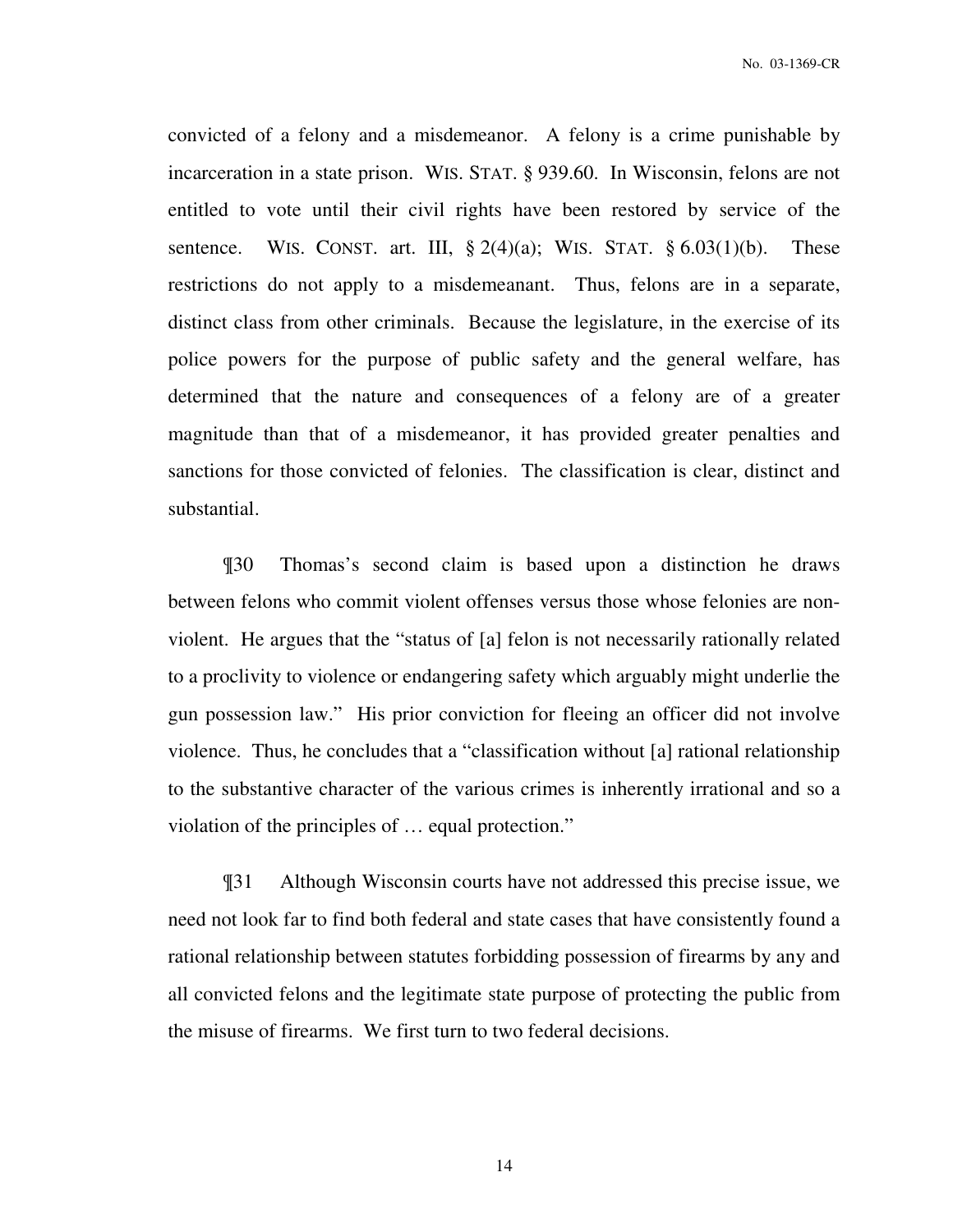¶32 The United States Supreme Court in *Lewis v. United States*, 445 U.S. 55 (1980), upheld the rationality of a provision of the Omnibus Crime Control and Safe Streets Act of 1968, 18 U.S.C. § 1202(a)(1) which prohibited the possession of firearms by a person convicted of any felony. Lewis had been convicted of the felony of breaking and entering. The Court rejected the claim that a conflict existed between due process and the provision that did not distinguish between violent and nonviolent felonies. The Court specifically found that Congress sought to rule broadly—to keep guns out of the hands of those who have demonstrated that they may not be entrusted with a firearm without becoming a threat to society. *Lewis*, 445 U.S. at 64-65. The Court went on to add:

> Congress could rationally conclude that any felony conviction … is a sufficient basis on which to prohibit the possession of a firearm.… This Court has recognized repeatedly that a legislature constitutionally may prohibit a convicted felon from engaging in activities far more fundamental than the possession of a firearm.

*Id.* at 66.

¶33 In *United States v. Harris*, 537 F.2d 563 (lst Cir. 1976) the United States Court of Appeals for the First Circuit earlier rejected an argument that because Harris had been convicted of a nonviolent felony of larceny, the federal statute prohibiting felons from possessing firearms lacked a rational relationship to a legitimate state purpose. The First Circuit declared:

> [A] government is not "prevented by the equal protection clause from confining 'its restrictions to those classes of cases where the need is deemed to be clearest'"... and the inclusion of appellant's less extreme, but nonetheless serious offense, does not deprive the statutory classification of "'some relevance to the purpose for which the classification is made'" ….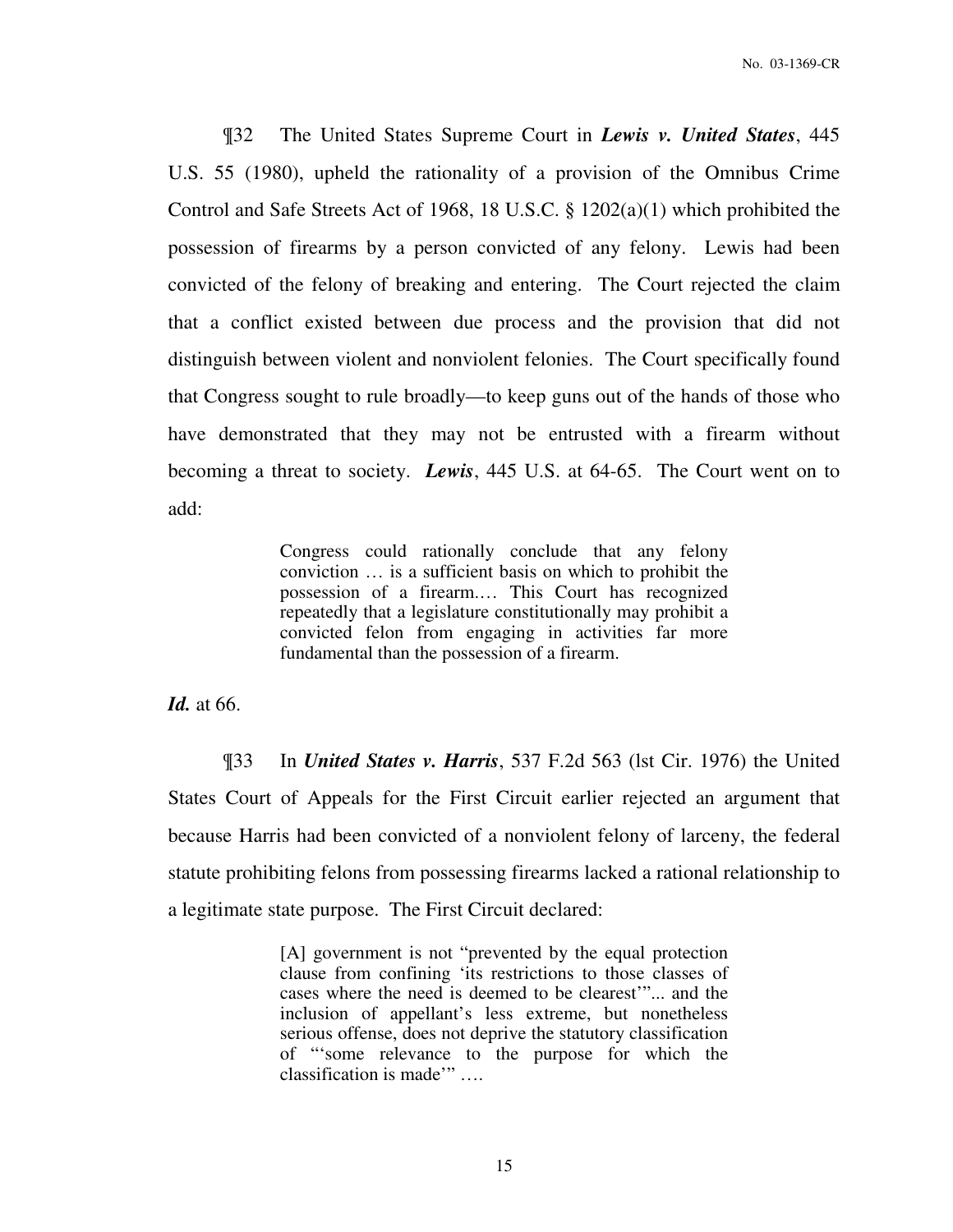"It is not 'without support in reason,' … to conclude that a thief whose crime was a federal felony is an undesirable person to possess firearms; proof of an inescapable relationship between past and future conduct is not requisite."

Id. at 565 (citations omitted).

¶34 Even closer to the issues presented in this appeal is *State v. Brown*, 571 A.2d 816 (Me. 1990). There, as in this appeal, Brown initially challenged the constitutionality of Maine's felon-in-possession statute vis-à-vis a constitutional amendment granting the right to bear arms. Prior to his arrest, he had been convicted of operating a vehicle after revocation of the license of a habitual motor vehicle offender, which was a Class C felony, subject to incarceration for up to five years. Brown raised the same equal protection challenge as does Thomas.

¶35 The Supreme Judicial Court of Maine observed that:

Statutes … prohibiting possession of firearms by a felon regardless of the nature of the underlying felony, have never been found constitutionally deficient. These statutes bear a rational relationship to the legitimate governmental purpose of protecting the public from the possession of firearms by those previously found to be in such serious violation of the law that imprisonment for more than a year has been found appropriate.... One who has committed any felony has displayed a degree of lawlessness that makes it entirely reasonable for the legislature, concerned for the safety of the public it represents, to want to keep firearms out of the hands of such a person.

Id. at 821 (citations omitted). Concluding, the same court declared:

Labeling his preexisting felony status the product of a "nonviolent" crime obscures its seriousness as well as the very real threat to public safety created by his continued misconduct, a threat that might well be aggravated by the availability of a firearm. Defendant has demonstrated a disregard for the law to such an extent that, as applied to him, a legislative determination that he is an undesirable person to possess a firearm is entirely reasonable and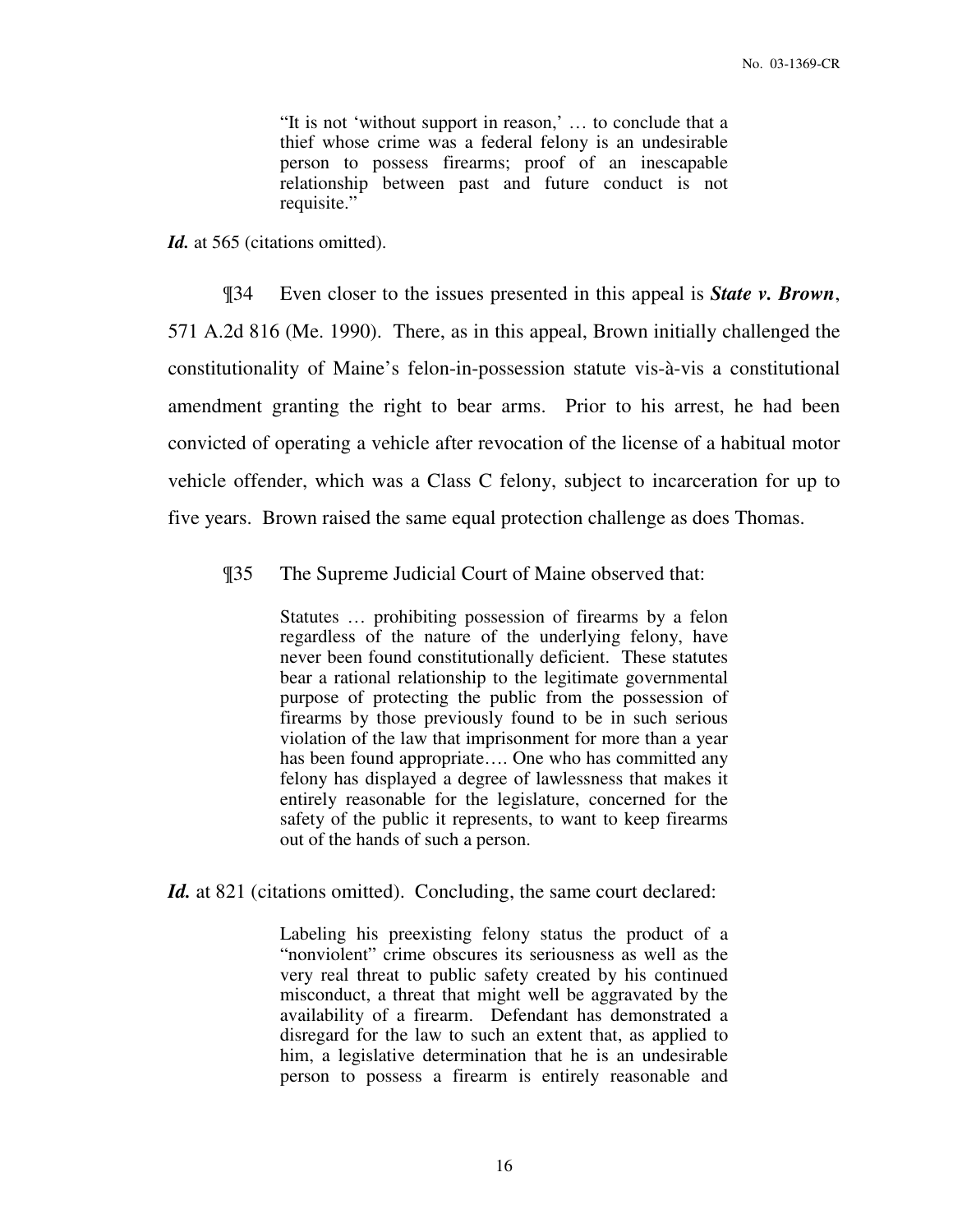consonant with the legitimate exercise of police power for public safety.

Id. (citations omitted).

 $\overline{a}$ 

¶36 In the face of the logic and persuasive quality of these decisions, which we adopt, we conclude there is no merit to Thomas's second argument.<sup>7</sup>

¶37 Thomas's third equal protection argument again asserts the felon-inpossession statute is arbitrary and irrational because it exempts correctional officers employed before May 1, 1982, who are required to possess a firearm as a condition of employment. WIS. STAT. § 941.29(6). We are not convinced.

¶38 Prior to the enactment of WIS. STAT. § 941.29, Wisconsin did not prohibit the possession of firearms by felons. When the original version of the statute was enacted, § 941.29 did not include an exception for correctional officers. 1981 Wis. Laws ch. 141 (published Mar. 30, 1982). When the 1982 Budget Adjustment Bill was passed, it included an exception for convicted felons who were then employed as correctional officers. *See*  $\S 941.29(6)$ .<sup>8</sup> The Budget Adjustment Act was published April 30, 1982, and became effective May 1, 1982. 1981 Wis. Laws ch. 317, § 2004.

<sup>7</sup> *See Wisconsin Label Corp. v. Northbrook Prop. & Cas. Ins. Co.*, 221 Wis. 2d 800, 807 n.2, 586 N.W.2d 29 (Ct. App. 1998), *aff'd*, 2000 WI 26, 233 Wis. 2d 314, 607 N.W.2d 276 (when Wisconsin courts have not yet addressed a particular issue, we may use cases from other jurisdictions as persuasive authority).

<sup>8</sup> WISCONSIN STAT. § 941.29(6) provides:

The prohibition against firearm possession under this section does not apply to any correctional officer employed before May 1, 1982, who is required to possess a firearm as a condition of employment. This exemption applies if the officer is eligible to possess a firearm under any federal law and applies while the officer is acting in an official capacity.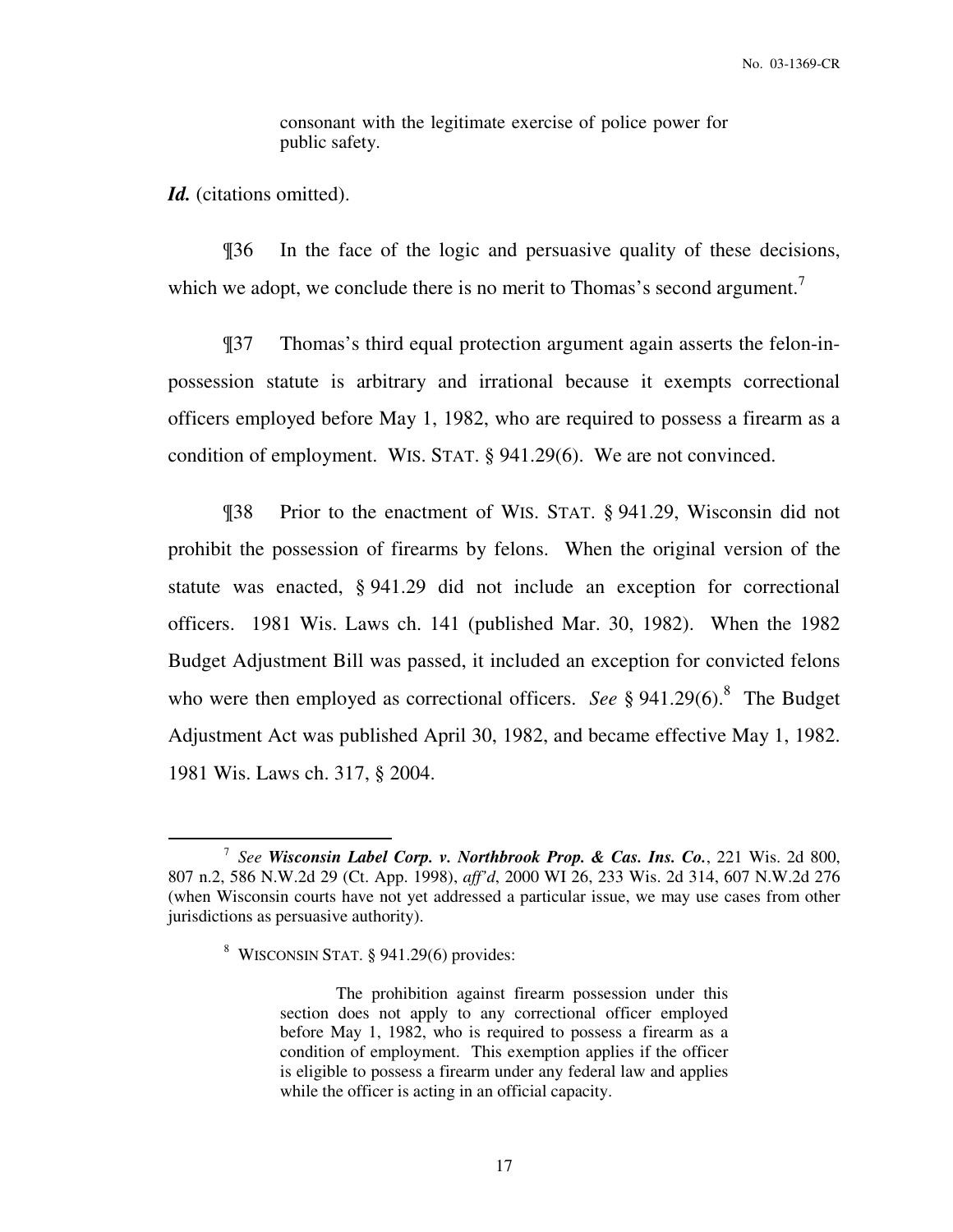¶39 From this review, we learn that within a month after the enactment of original WIS. STAT. § 941.29, an exemption was created to "grandfather" convicted felons who were working as correctional officers. Amendments to legislation are not created in a vacuum. Section 941.29(6) is no exception. It is not unreasonable to presume that the drafters of the original statute overlooked the fact that as of the effective date of the statute, the correctional system had in its employ individuals who had previously been convicted of a felony. To not create an exception for those individuals reasonably would have caused not only a management-staffing problem, but also one of security. There is no other discernible reason for the amendment. This is a plausible explanation for the creation of this narrow class of former felons.

### D. NEW TRIAL IN INTEREST OF JUSTICE

¶40 Lastly, Thomas claims he should be granted a new trial in the interest of justice because the verdicts convicting him on the felon-in-possession count and acquitting him on the carrying a concealed weapon count are inconsistent. We reject this claim for two reasons.

¶41 First, inconsistency in criminal verdicts is not *per se* grounds for reversal. *State v. Johnson*, 184 Wis. 2d 324, 348, 516 N.W.2d 463 (Ct. App. 1994). Our supreme court in *State v. Mills*, 62 Wis. 2d 186, 191, 214 N.W.2d 456 (1974), has declared:

> It has been universally held that logical consistency in the verdict as between the several counts in a *criminal* information is not required. The verdict will be upheld despite the fact that the counts of which the defendant was convicted cannot be logically reconciled with the counts of which the defendant was acquitted.

(Emphasis added.)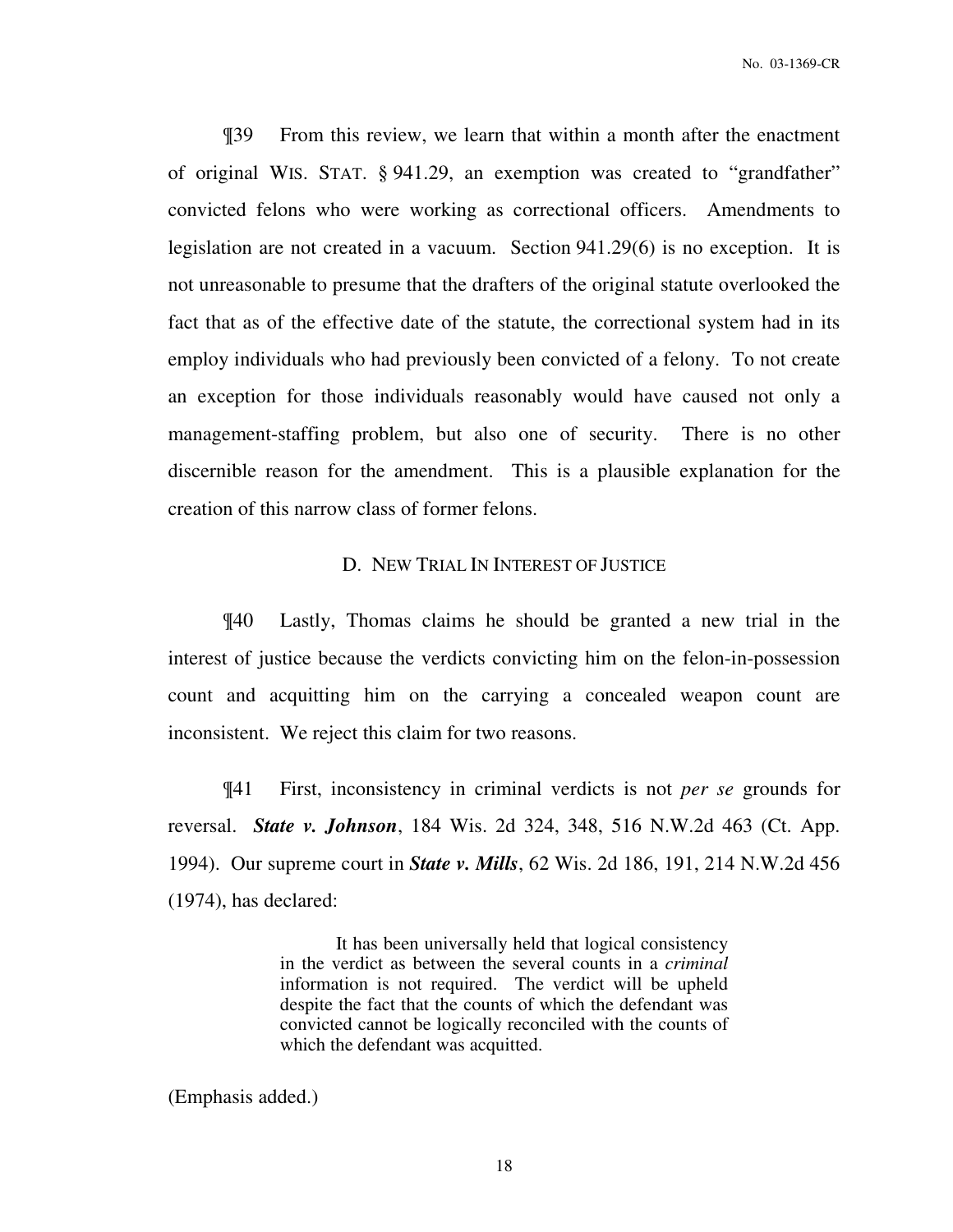¶42 In *State v. Thomas*, 161 Wis. 2d 616, 631, 468 N.W.2d 729 (Ct. App. 1991), we explained:

> The fact that a not-guilty verdict is inconsistent with another verdict finding the defendant guilty does not require, or by itself permit, reversal of a judgment entered on the finding of guilt … since there is no way of knowing whether the inconsistency was the result of leniency, mistake, or compromise ….

¶43 In our body of law there has existed a long-recognized distinction between inconsistent civil verdicts and criminal verdicts and the logical consequences. Thomas proffered no sound reason why we ought to apply civil standards to criminal verdicts. We decline the invitation.

¶44 Second, from our review of the record, we find no inconsistency in the verdict in light of the evidence presented. To gain a conviction on the felonin-possession charge, the State only had to convince the jury that Thomas possessed the gun. Officer Heidemann was the only witness who testified about Thomas's actions when he exited the parked vehicle. He testified he observed Thomas pull the black gun from the waistband of his pants. That is sufficient evidence to convict on the felon-in-possession charge. It was not unreasonable, however, for the jury to have concluded that the handgun was visible from the waistband and therefore not hidden from ordinary view. Thus, the jury could have decided that the State failed to prove that Thomas was carrying a *concealed*  weapon. Accordingly, we conclude there was no inconsistency in the verdicts rendered. Moreover, inconsistency in criminal verdicts is permitted and is not a basis for reversal.

 *By the Court.*—Judgment affirmed.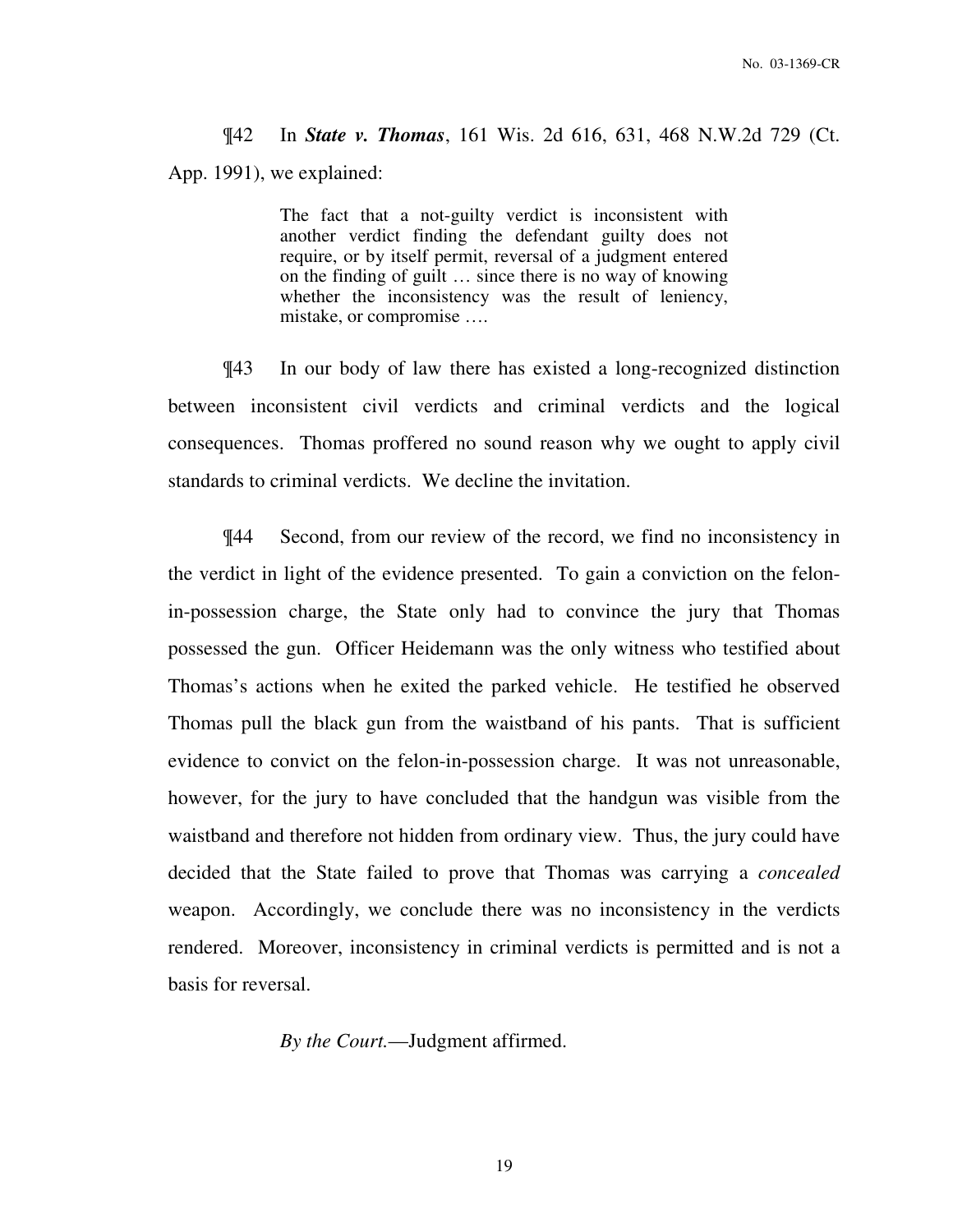### **No. 03-1369-CR(C)**

¶45 SCHUDSON, J. (*concurring*). Although I sign onto the majority's bottom lines, I do not join its opinion for several reasons. Many of those reasons relate to what I deem to be drafting deficiencies; I shall not belabor them. A few, however, relate to analytical aspects of the opinion, one of which I shall address.

¶46 The majority writes, "Because the legislature, in the exercise of its police powers for the purpose of public safety and the general welfare, has determined that the nature and consequences of a felony are of a greater magnitude than that of a misdemeanor, it has provided greater penalties and sanctions for those convicted of felonies." Majority at  $\P$ 29. I am not at all convinced that the legislature has done so or, if it has, that its determinations are logical. A few examples are illuminating.

¶47 One man beats his wife, harming her physically and emotionally and traumatizing their children who witness the assault. He may, however, *only* have committed battery, a misdemeanor punishable by less than one year in jail. Another man enters a garage to steal a shovel; he has committed a burglary, punishable by years in prison.

¶48 One woman drives while intoxicated, threatening the lives of countless citizens. Under Wisconsin's drunk driving laws—the weakest in the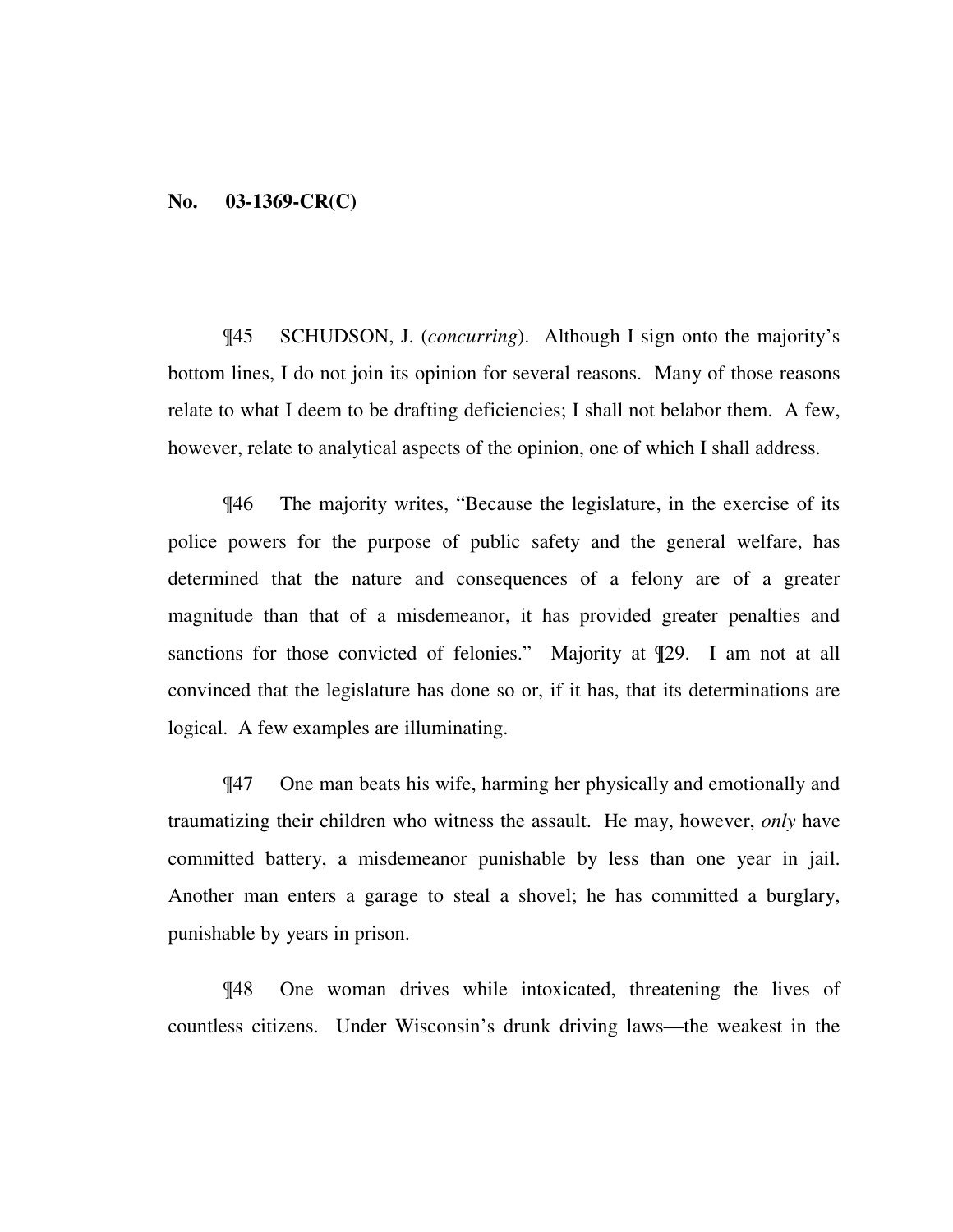nation<sup>9</sup>—she has committed a *non-criminal* offense if it is her first, or only a misdemeanor unless it is her fifth (or subsequent) offense. Another woman, however, forges a check; she has committed a felony.

¶49 The felony/misdemeanor statutory designations are replete with anomalies such as these. They render hierarchical structures and resource allocations—in police departments, prosecution and public defender offices, trial courts and elsewhere in the criminal justice system—that exacerbate the chronic

*Id.* (citation omitted).

<sup>&</sup>lt;sup>9</sup> Incredibly, while falsely claiming to be tough on drunk driving, Wisconsin remains the only state that does not classify first-offense intoxicated driving as a criminal offense. *See* WIS. STAT. §§ 346.63 and 346.65; *see also Welsh v. Wisconsin*, 466 U.S. 740, 755-56 (1984) (Blackmun, J., concurring):

And it is amazing to me that [Wisconsin,] one of our great States—one which, by its highway signs, proclaims to be diligent and emphatic in its prosecution of the drunken driver still classifies driving while intoxicated as a *civil* violation that allows only a money forfeiture … so long as it is a *first* offense. The State, like the indulgent parent, hesitates to discipline the spoiled child very much, even though the child is engaging in an act that is dangerous to others who are law abiding and helpless …. [Hence,] the highway deaths and injuries continue.